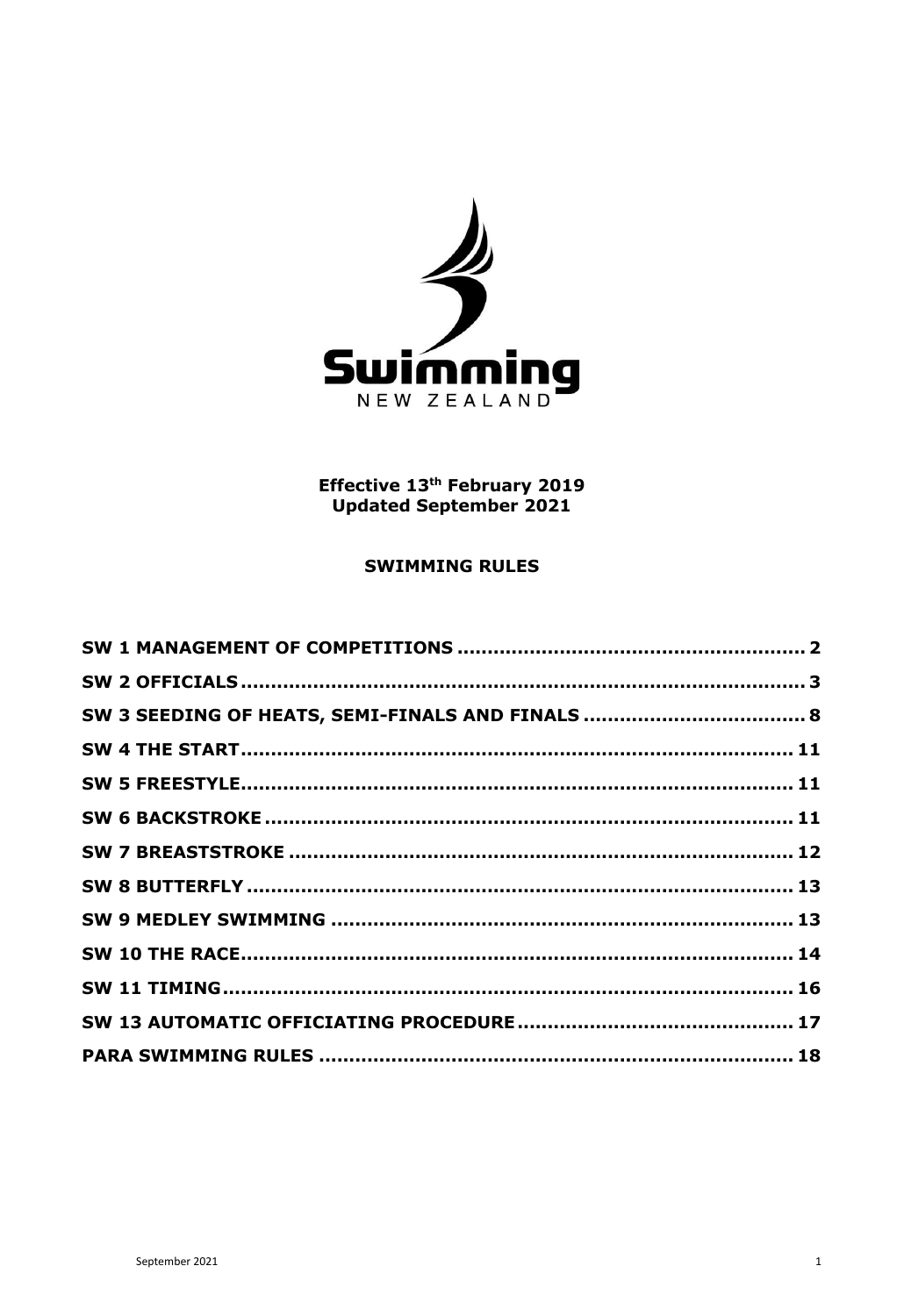## <span id="page-1-0"></span>**SW 1 MANAGEMENT OF COMPETITIONS**

**SW 1.1** Swimming New Zealand Management shall have jurisdiction over all matters not assigned by the rules to the referee, judges or other officials and shall have power to postpone events and give directions consistent with rules adopted for conducting any event.

**Specific PARA Swimming rules are reference (page 18) and are used in events which may include Para athletes.** The referee is responsible for obtaining and implementing the rule exceptions for swimmers with disability competing in any competition.

**SW 1.2** For all National Championship Events, Swimming New Zealand will appoint the following minimum number of Technical Officials for the control of the competitions:

- referee (2)
- control-room supervisor (1)
- judges of stroke (4)
- starters (2)
- chief inspectors of turns (2, 1 at each end of the pool)
- inspectors of turns (1 at each end of each lane)
- chief recorder (1)
- clerks of course (1)
- Announcer (1)

**SW 1.2.1** For all other competitions, the event organiser shall appoint the number of officials, the number of officials will determine whether the results from the meet can be used as qualifying time for National Championships event (see SNZ Policy 007).

**SW 1.2.2** Where Automatic Officiating Equipment is not available, such equipment must be replaced by a chief timekeeper & three (3) timekeepers per lane

**SW 1.2.3** A Chief Finish Judge and finish judges may be used when Automatic Equipment and/or digital watches are not used.

**SW 1.3** The swimming pool and the technical equipment used at New Zealand Championship Events shall be inspected and approved in due course prior to the Swimming competitions by the Technical Director

**SW 1.4** Where underwater video equipment is used by television, the equipment must be operated by remote control and shall not obstruct the vision or path of swimmers and must not change the configuration of the pool or obscure the required FINA markings.

**SW 1. 5** Swimwear worn by athletes at following New Zealand Championship events must be on the [FINA Approved Swimwear list](http://fina.org/content/fina-approved-swimwear)

- New Zealand Swimming Championships
- New Zealand Age Group Swimming Championships
- New Zealand Short Course Swimming Championships
- New Zealand Secondary School Swimming Championships
- New Zealand Division II Swimming Championships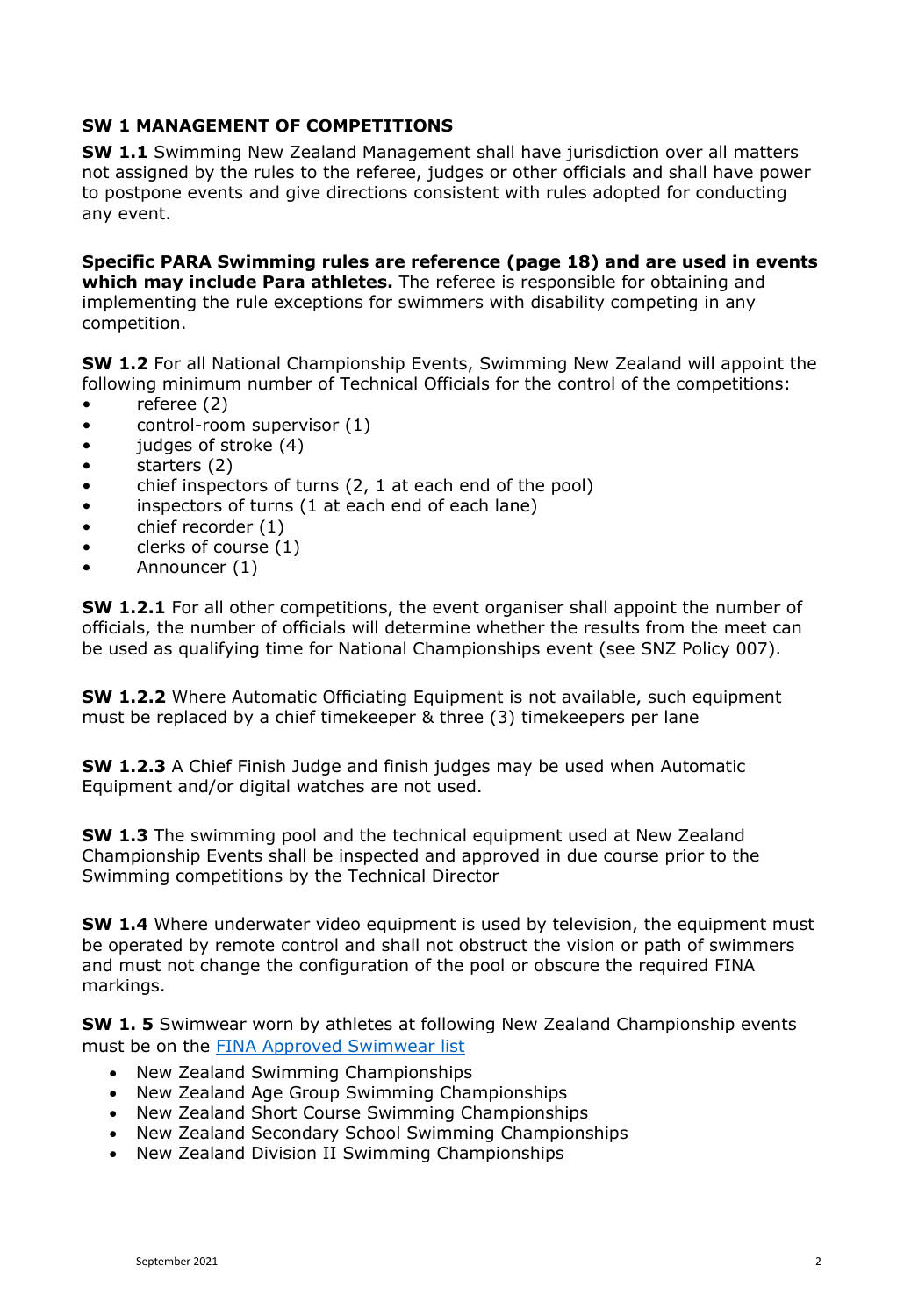# <span id="page-2-0"></span>**SW 2 OFFICIALS SW 2.1 Referee**

**SW 2.1.1** The referee shall have full control and authority over all officials, approve their assignments, and instruct them regarding all special features or regulations related to the competitions. He/she shall enforce all rules and decisions and shall decide all questions relating to the actual conduct of the meet, and event or the competition, the final settlement of which is not otherwise covered by the rules.

**SW 2.1.2** The referee may intervene in the competition at any stage to ensure that the SNZ swimming rules are observed and shall adjudicate all protests related to the competition in progress.

**SW 2.1.3** When using finish judges without three (3) digital watches, the referee shall determine placing where necessary. Automatic Officiating Equipment, if available and operating shall be consulted as stated in SW 13**.** 

**SW 2.1.4** The referee shall ensure that all necessary officials are in their respective posts for the conduct of the competition. He/she may appoint substitutes for any who are absent, incapable of acting or found to be inefficient. He/she may appoint additional officials if considered necessary.

**SW 2.1.5** At the commencement of each event, the referee shall signal to the swimmers by a short series of whistles inviting them to remove all clothing except for swimwear, followed by a long whistle indicating that they should take their positions on the starting platform (or for backstroke swimming and medley relays to immediately enter the water). A second long whistle shall bring the backstroke and medley relay swimmer immediately to the starting position. When the swimmers and officials are prepared for the start, the referee shall gesture to the starter with a stretched out arm, indicating that the swimmers are under the starter's control. The stretched out arm shall stay in that position until the start is given.

**SW 2.1.6** A disqualification for starting before the starting signal must be observed and confirmed by both the starter and the referee.

**SW 2.1.7** The referee shall disqualify any swimmer for any other violation of the rules that he personally observes. The referee may also disqualify any swimmer for any violation reported to him by other authorised officials. All disqualifications are subject to the decision of the referee.

# **SW 2.2 Control-room Supervisor**

**SW 2.2.1** The Supervisor shall supervise the automatic timing operation including the review of video timing.

**SW 2.2.2** The supervisor is responsible for checking the results from computer printouts.

**SW 2.2.3** The supervisor is responsible for checking the relay exchange printout and reporting any early take-offs to the referee.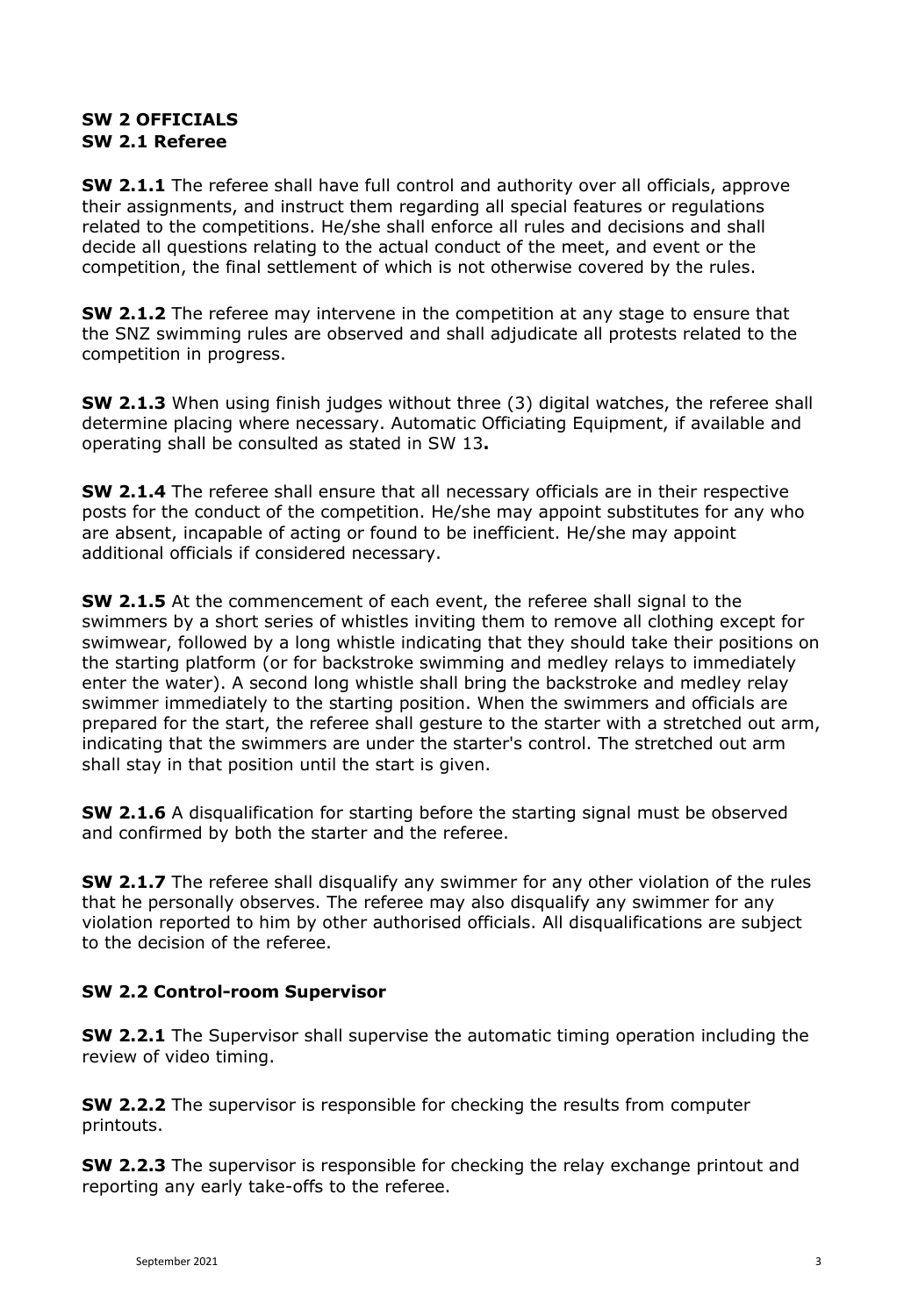**SW 2.2.4** The supervisor shall control withdrawals after the heats or finals, enter results on official forms, list all new records established, and maintain scores where appropriate.

# **SW 2.3 Starter**

**SW 2.3.1** The starter shall have full control of the swimmers from the time the referee turns the swimmers over to him (SW 2.1.5) until the race has commenced. The start shall be given in accordance with SW 4.

**SW 2.3.2** The starter shall report a swimmer to the referee for delaying the start, for wilfully disobeying an order or for any other misconduct taking place at the start, but only the referee may disqualify a swimmer for such delay, wilful disobedience or misconduct.

**SW 2.3.3** The starter shall have power to decide whether the start is fair, subject only to the decision of the Referee.

**SW 2.3.4** When starting an event, the starter shall stand on the side of the pool within approximately five metres of the starting edge of the pool where the timekeepers can see and or hear the starting signal and the swimmers can hear the signal.

## **SW 2.4 Clerk of Course**

**SW 2.4.1** The clerk of course shall assemble swimmers prior to each event.

## **SW 2.5 Chief Inspector of Turns**

**SW 2.5.1** The chief inspector of turns shall ensure that inspectors of turns fulfil their duties during the competition.

## **SW 2.6 Inspectors of Turns**

**SW 2.6.1** An Inspector of Turns shall be assigned to each lane at each end of the pool, to ensure swimmers comply with the relevant rules after the start, for each turn, and at the finish.

**SW 2.6.2** Jurisdiction for the Inspector of Turns at the start end commences from the start signal until the completion of the first arm stroke, except in Breaststroke where it shall be the second arm stroke.

**SW 2.6.3** For each turn, jurisdiction for the Inspector of Turns commences from the beginning of the last arm stroke before touching and ending with the completion of the first arm stroke after the turn, except in Breaststroke where it shall be the second arm stroke.

**SW 2.6.4** Jurisdiction for the Inspector of Turns at the finish commences from the beginning of the last arm stroke before touching.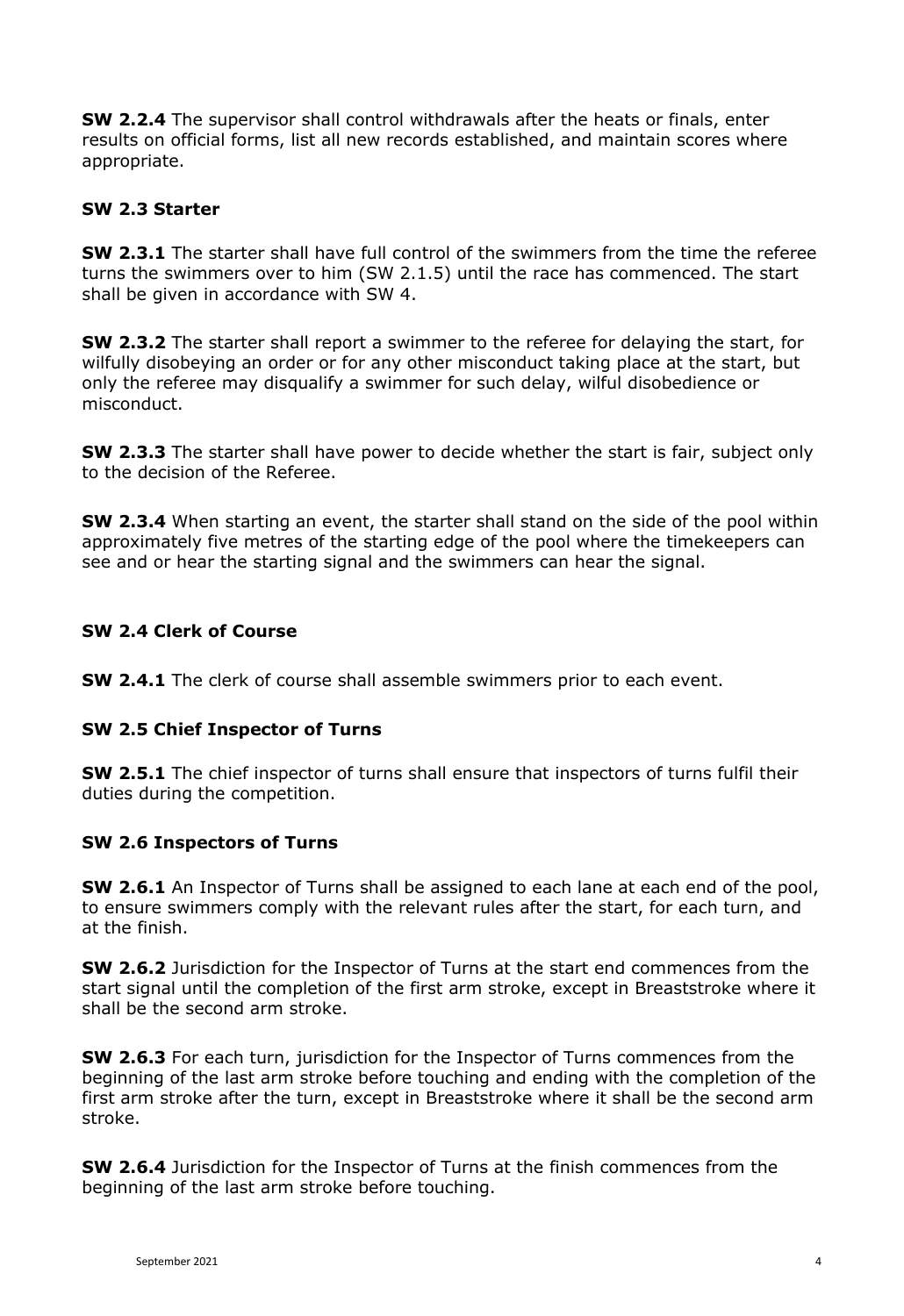**SW 2.6.5** When a Backstroke ledge is being used, each inspector at the starting end shall install and remove the ledge.

**SW 2.6.6** In individual events of 800 and 1500 metres, each inspector of turns at the start and turning end of the pool shall record the number of laps completed by the swimmer in his/her lane. The swimmers shall be informed of the remaining number of laps to be completed by displaying "lap cards" showing odd numbers at the turning end of the pool. Electronic equipment may be used, including under water display.

**SW 2.6.7** Each inspector at the starting end shall give a warning signal when the swimmer in his lane has two lengths plus five (5) metres to swim to finish in individual events of 800 and 1500 metres. The signal may be repeated after the turn until the swimmer has reached the five (5) metres mark on the lane rope. The warning signal may be by whistle or bell.

**SW 2.6.8** Each inspector at the starting end shall determine, in relay events, whether the starting swimmer is in contact with the starting platform when the preceding swimmer touches the starting wall. When Automatic Equipment which judges relay take-offs is available, it shall be used in accordance with SW 13.1.

**SW 2.6.9** Inspectors of Turns shall report to the Referee any violation on signed cards detailing the event, lane number, and the infraction.

# **SW 2.7 Judges of Stroke**

**SW 2.7.1** Judges of stroke shall be located on each side of the pool.

**SW 2.7.2** Each judge of stroke shall ensure that the rules related to the style of swimming designated for the event are being observed, and shall observe the turns and the finishes to assist the inspectors of turns.

**SW 2.7.3** Judges of Stroke shall report to the Referee any violation on signed cards detailing the event, lane number, and the infraction**.** 

## **SW 2.8 Chief Timekeeper**

**SW 2.8.1** The chief timekeeper shall assign the seating positions for all timekeepers and the lanes for which they are responsible. It is advisable that there shall be three (3) timekeepers for each lane. If Automatic Officiating Equipment is not used there shall be two (2) additional timekeepers designated, either of whom shall be directed to replace a timekeeper whose watch did not start or stopped during an event, or who for any other reason is not able to record the time. When using digital watches, final time and place is determined by time.

**SW 2.8.2** When only one (1) timekeeper per lane is available, an extra timekeeper must be assigned in case of a malfunction of a stopwatch. In addition, the Chief Timekeeper must always record the time of the winner of each heat.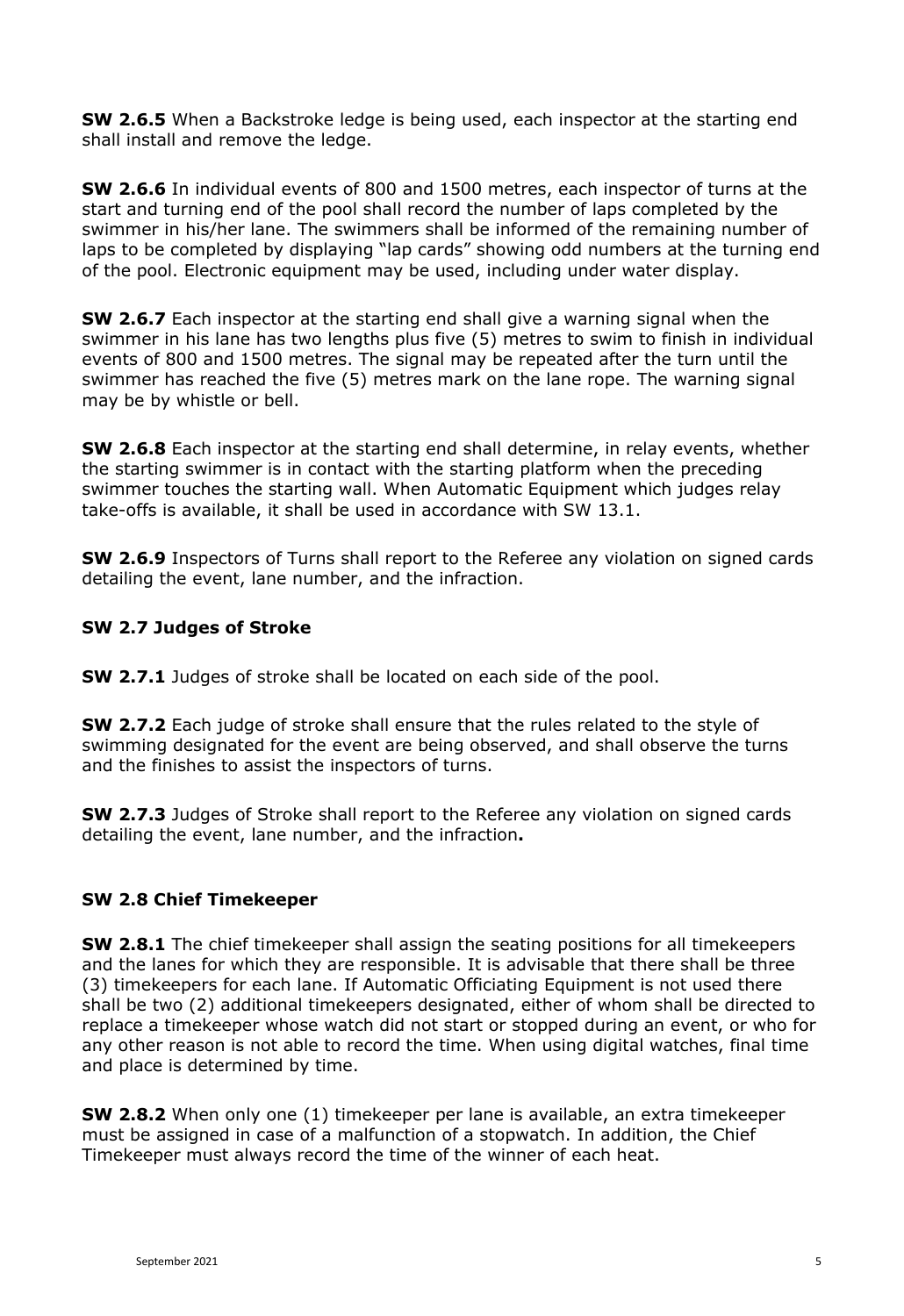**SW 2.8.3** The chief timekeeper shall collect from the timekeepers in each lane a card showing the times recorded and, if necessary, inspect their watches.

**SW 2.8.4** The chief timekeeper shall record or examine the official time on the card for each lane.

# **SW 2.9 Timekeepers**

**SW 2.9.1** Each timekeeper shall take the time of the swimmers in the lane assigned to him in accordance with SW 11.3.

**SW 2.9.2** Each timekeeper shall start his watch at the starting signal and shall stop it when the swimmer in his lane has completed the race. Timekeepers may be instructed by the chief timekeeper to record times at intermediate distances in races longer than 100 metres.

**SW 2.9.3** Promptly after the race, the timekeepers in each lane shall record the times of their watches on the card, give them to the chief timekeeper, and if requested present their watches for inspection. Their watches must be cleared at the short whistle of the Referee announcing the following race.

**SW 2.9.4** Unless video timing is used, it may be necessary to use the full complement of timekeepers even when Automatic Officiating Equipment is used.

# **SW 2.10 Chief Finish Judge – if required**

**SW 2.10.1** The chief finish judge shall assign each finish judge his position and the placing to be determined.

**SW 2.10.2** After the race, the chief finish judge shall collect signed result sheets from each finish judge and establish the result and placing which will be sent directly to the referee.

**SW 2.10.3** Where Automatic Officiating Equipment is used to judge the finish of a race, the chief finish judge must report the order of finish recorded by the Equipment after each race.

# **SW 2.11 Finish Judges – if required**

**SW 2.11.1** Finish judges shall be positioned in elevated stands in line with the finish where they have at all times a clear view of the course and the finish line, unless they operate an Automatic Officiating device in their respective assigned lanes by depressing the "push-button" at the completion of the race.

**SW 2.11.2** After each event the finish judges shall decide and report the placing of the swimmers according to the assignments given to them. Finish judges other than pushbutton operators shall not act as timekeepers in the same event.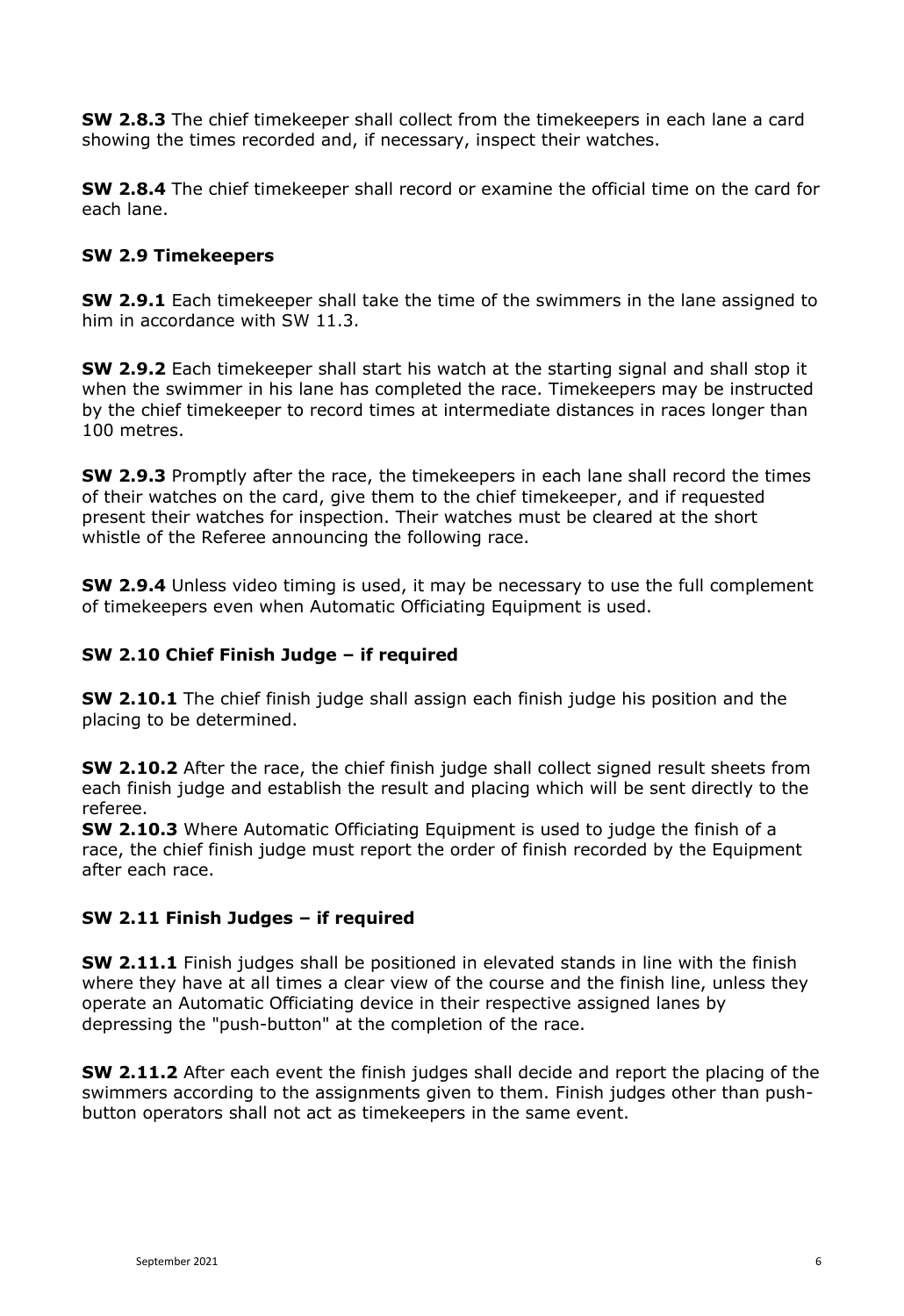# **SW 2.12 Desk Control**

**SW 2.12.1** The chief recorder is responsible for checking results from computer printouts or from results of times and placing in each event received from the referee. The chief recorder shall witness the referee's signing the results.

**SW 2.12.2** The recorders shall control withdrawals after the heats or finals, enter results on official forms, list all new records established, and maintain scores where appropriate.

# **SW 2.13 Officials' Decision Making**

**SW 2.13.1** Officials shall make their decision autonomously and independently of each other unless otherwise provided in the Swimming Rules.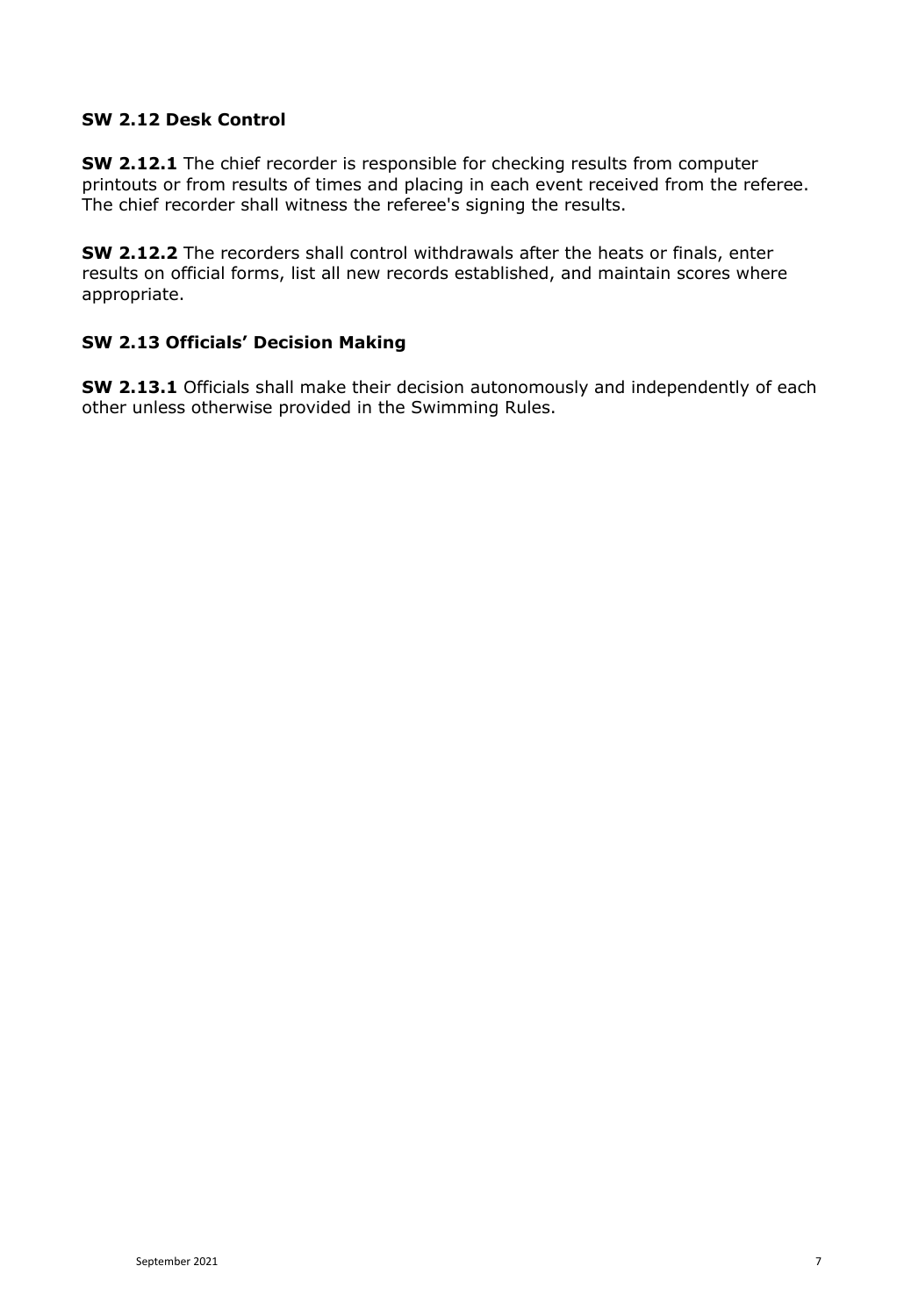# <span id="page-7-0"></span>**SW 3 SEEDING OF HEATS AND FINALS**

The starting stations for all events in SNZ Championship Events shall be by seeding as follows:

## **SW 3.1 Heats**

**SW 3.1.1** The best competitive times of all entrants for the announced qualifying period prior to the entry deadline of the competition shall be submitted on entry forms or on-line, as requested, and listed in order of time by Event Management. Placement of swimmers with identical times shall be determined by draw. Swimmers shall be placed in lanes according to the procedures set forth in **SW 3.1.2** below. Swimmers shall be placed in trial heats according to submitted times in the following manner.

**SW 3.1.1.1** If one heat, it shall be seeded as a final and swum only during the final session.

**SW 3.1.1.2** If two heats, the fastest swimmer shall be seeded in the second heat, next fastest in the first heat, next fastest in the seconded heat, next in the first heat etc.

**SW 3.1.1.3** If three heats, except 400m, 800m, and 1500m events, the fastest swimmer shall be placed in the third heat, next fastest in the second, next fastest in the first. The fourth fastest swimmer shall be placed in the third heat, the fifth in the second heat, and the sixth fastest in the first heat, the seventh fastest in the third heat, etc.

**SW 3.1.1.4** If four or more heats, except 400m, 800m and 1500m events, the last three heats of the event shall be seeded in accordance with SW 3.1.1.3 above. The heat preceding the last three heats shall consist of the next fastest swimmers; the heat preceding the last four heats shall consist of the next fastest swimmers, etc. Lanes shall be assigned in descending-order of submitted times within each heat, in accordance with the pattern outlined in SW 3.1.2 below.

**SW 3.1.1.5** For 400m, events, the last two heats of the event shall be seeded in accordance with SW 3.1.1.2.

**SW 3.1.1.6** For 800m and 1500m events, the heats shall be seeded with the last heat having the fastest swimmers, the heat preceding the last heat shall consist of the next fastest swimmers, etc. Lanes shall be assigned in descending-order of submitted times within each heat, in accordance with the pattern outlined in SW 3.1.2 below. The last heat shall be swum during the final's session.

**SW 3.1.1.7** Exception: When there are two or more heats in an event, except 800m and 1500m events, there shall be a minimum of three swimmers seeded into any one preliminary heat, but subsequent scratches may reduce the number of swimmers in such heat to less than three.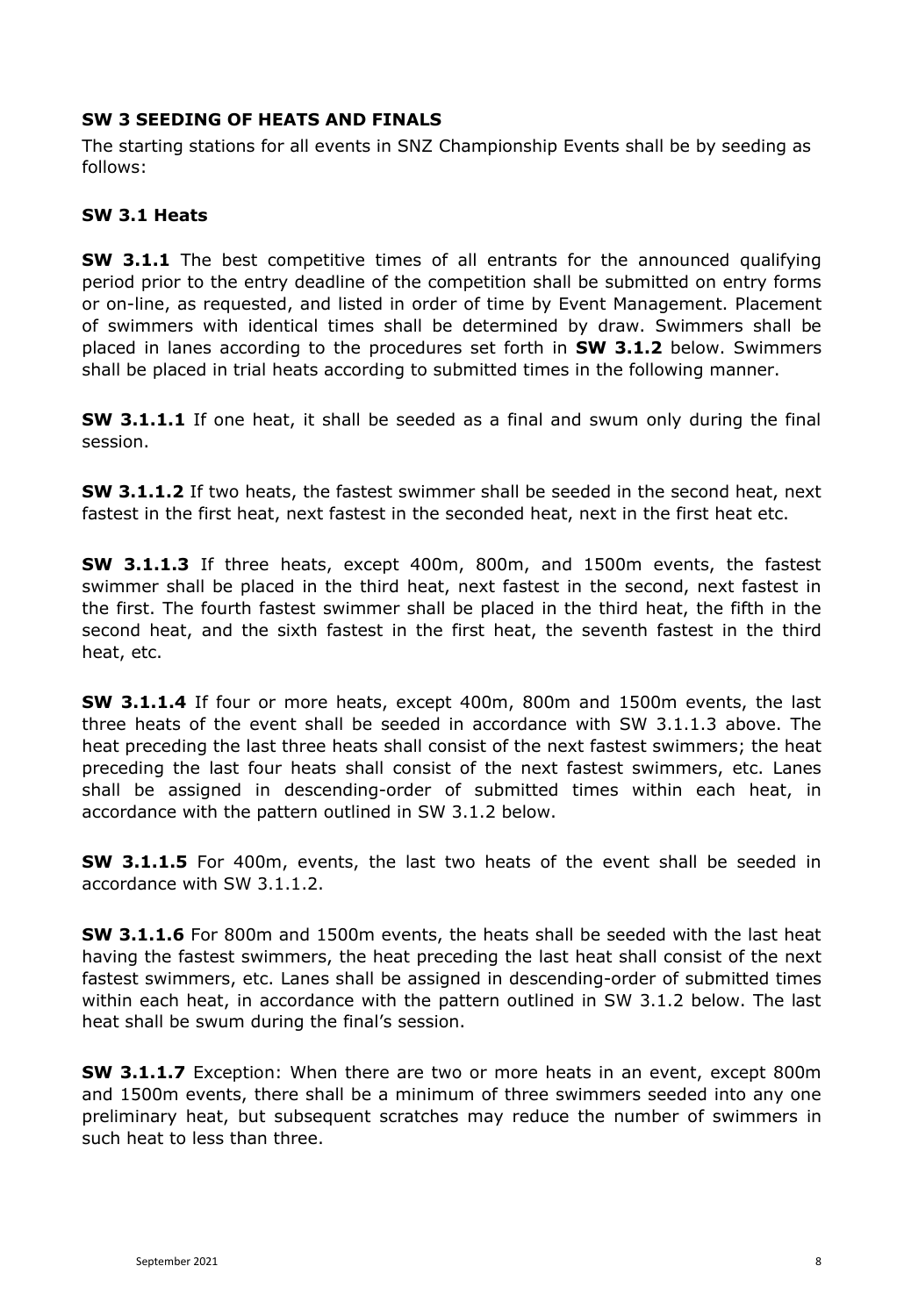**SW 3.1.1.8** At the discretion of Event Management**,** where there are two or more heats, they shall be seeded with the last heat having the fastest swimmers, the heat preceding the last heat shall consist of the next fastest swimmers, etc. Lanes shall be assigned in descending order of submitted times within each heat, in accordance with the pattern outlined in **SW 3.1.2**. In this case Rules SW3.1.1.2 to SW3.1.1.5 will not apply.

**SW 3.1.1.9** At the discretion of Event Management, heats shall be seeded with the first heat having the fastest swimmers, the proceeding heat shall consist of the next fastest swimmers, etc. There shall be a minimum of three swimmers seeded into the last preliminary heat, but subsequent scratches may reduce the number of swimmers in such heat to less than three. Lanes shall be assigned in descending order of submitted times within each heat, in accordance with the pattern in **SW 3.1.2.** In this case Rules SW 3.1.1.2 to SW 3.1.1.5 will not apply.

**SW 3.1.2** Except for 50m events in 50m pool, assignment of lanes shall be (number 1 lane being on the right hand side of the pool, (0 when using pools with 10 lanes) when facing the course from the starting end) by placing the fastest swimmer or team in the centre lane in the pool with an odd number of lanes, or in lane 3 or 4 respectively in pools having 6 or 8 lanes. In pools using ten lanes, the fastest swimmers shall be placed in lane 4. The swimmer having the next fastest time is to be placed on his left, then alternating the others to right and left in accordance with the submitted times. Swimmers with identical times shall be assigned their lanes positions by draw within the aforesaid pattern.

**SW 3.1.3** When 50 metre events are contested in 50 metre pool, the races may be swum at the discretion of Event Management, either from the regular starting end to the turning end or from the turning end to the starting end, depending upon such factors as existence of adequate Automatic Equipment, starter's position, etc. Event Management should advise swimmers of the determination well before the start of the competition. Regardless of which way the race is swum, the swimmers shall be seeded in the same lanes in which they would be seeded if they were both starting and finishing at the starting end.

# **SW 3.2 Finals**

**SW 3.2.1** Where no preliminary heats are necessary, lanes shall be assigned in accordance with SW 3.1.2 above. Where preliminary heats have been held, lanes shall be assigned as in SW 3.1.2 based, however, on times established in such heats.

**SW 3.2.2** In the event that swimmers from the same or different heats have equal times registered to 1/100 second for either the eight/tenth place or sixteenth/twentieth place depending on the use of 8 or 10 lanes, there shall be a swim-off to determine which swimmer shall advance to the appropriate finals. Such swim-off shall take place after all involved swimmers have completed their heats at a time agreed between Event Management and the parties involved. Another swim-off shall take place if equal times are registered again. If required a swim-off will take place to determine  $1<sup>st</sup>$  and 2<sup>nd</sup> reserve if equal times are recorded.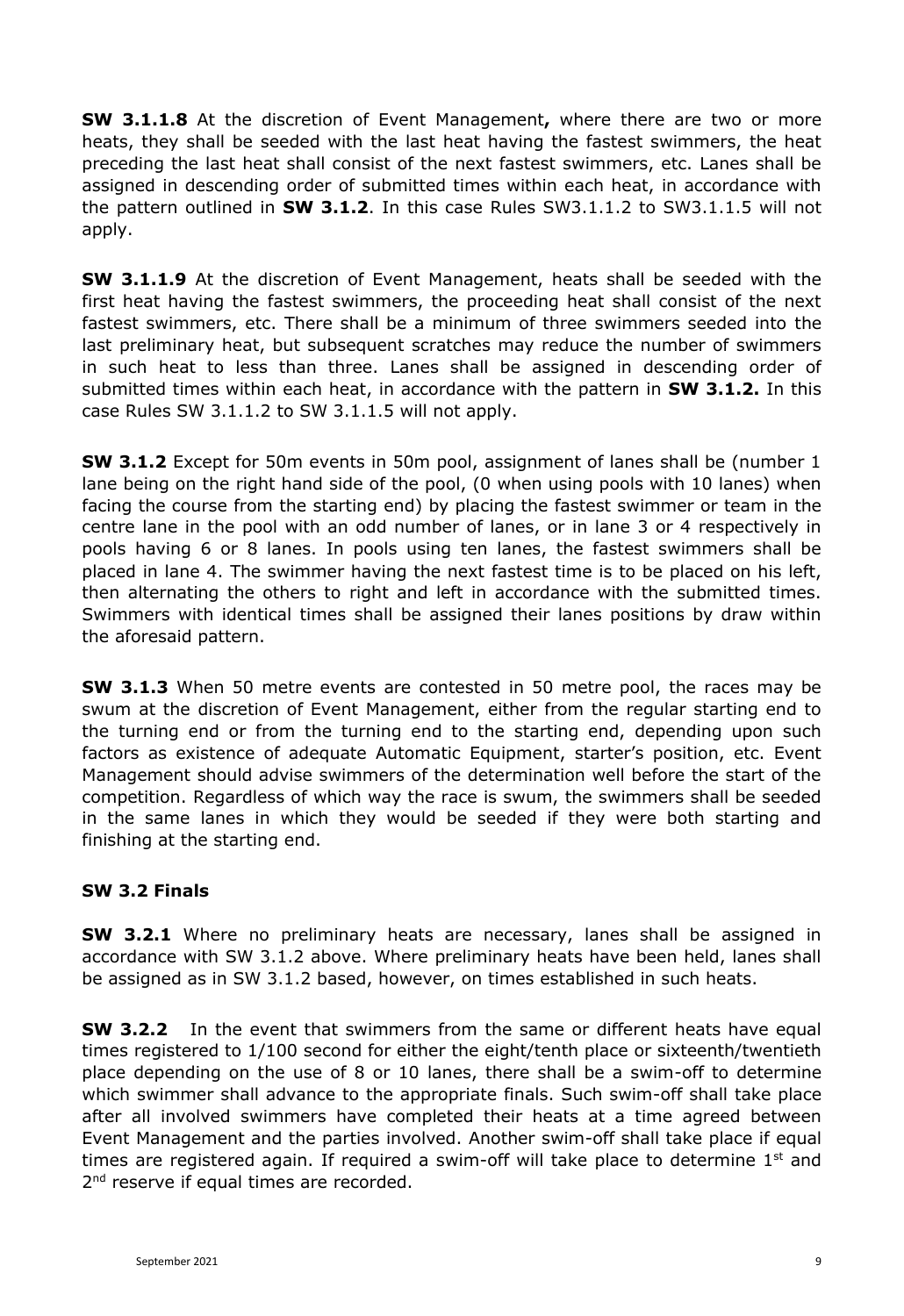**SW 3.2.3** Where one or more swimmers scratch from a final reserve will be called in order of classifications in heats. The event or events must be re-seeded and supplementary sheets must be issued detailing the changes or substitutions, as prescribed in SW 3.1.2.

**SW 3.2.4** For heats self-marshalling may be implemented and for finals, swimmers shall report to the marshalling area at a time determined by Event Management.

**Rule SW 3.2.5** At the New Zealand Swimming Championships, New Zealand Age Group Championships, New Zealand Short Course Championships and New Zealand Division II Championships a maximum of two (2) Visitor swimmers may progress from heats to any final in any one event. If B or C finals are also held, the Event Management can decide the number of swimmers from visiting federations allowed to progress. There is no limit on Visitor swimmers for timed-finals but only two (2) Visitor swimmers may swim in the fastest timed-final.

## **Visitor swimmer definition:**

For SNZ championship events a visitor is defined as:

- A swimmer that competes internationally for a FINA federation other than New Zealand.
- A swimmer that is competing at the competition for a club which belongs to a FINA federation other than New Zealand.

Relays

• If a visitor competes in a relay of any kind the relay will therefore also be classed as a visitor relay.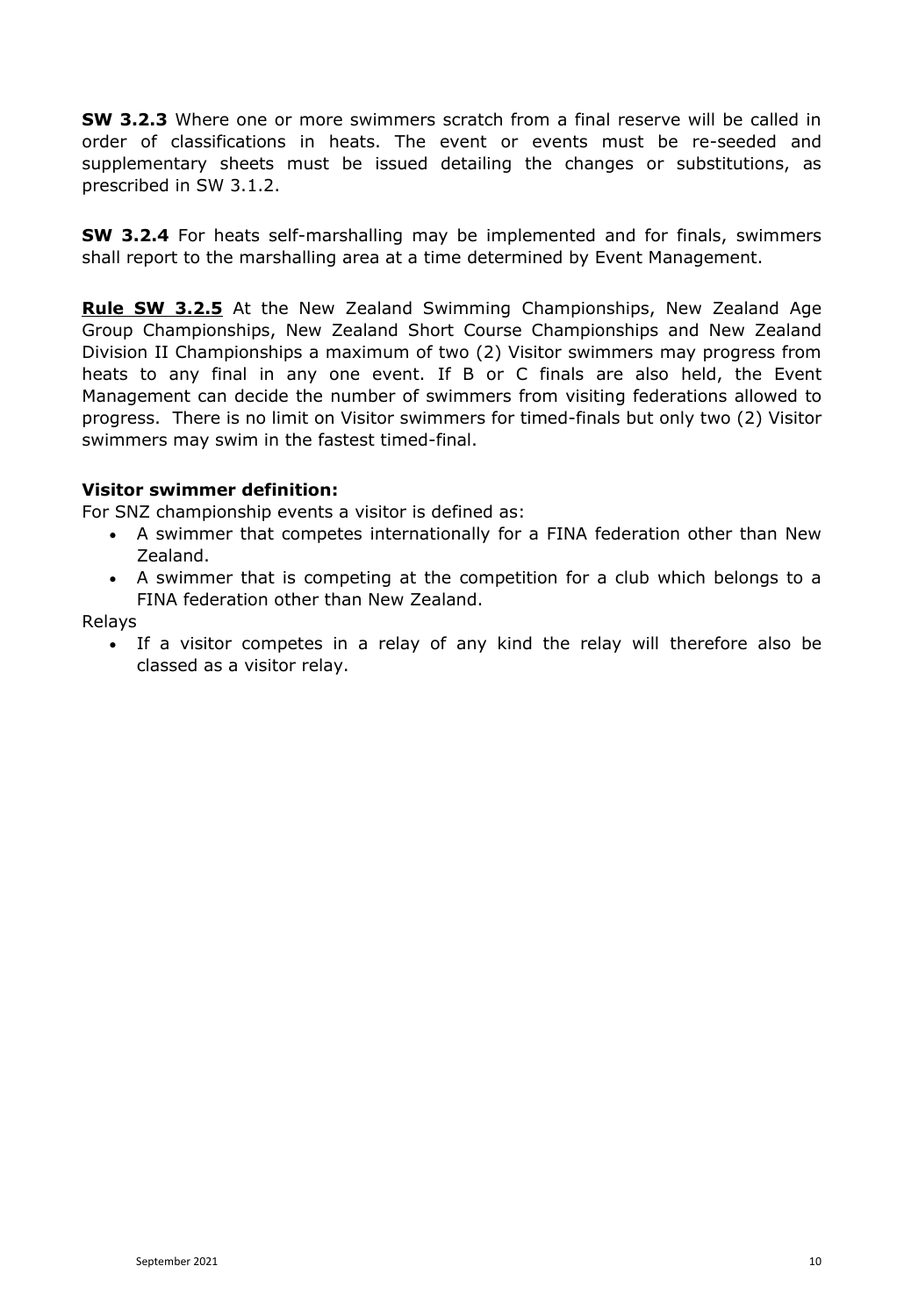## <span id="page-10-0"></span>**SW 4 THE START**

**SW 4.1** The start in Freestyle, Breaststroke, Butterfly and Individual Medley races shall be with a dive. On the long whistle (SW 2.1.5) from the referee the swimmers shall step onto the starting platform and remain there. On the starter's command "take your marks", they shall immediately take up a starting position with at least one foot at the front of the starting platforms. The position of the hands is not relevant. When all swimmers are stationary, the starter shall give the starting signal.

**SW 4.2** The start in Backstroke and Medley Relay races shall be from the water. At the referee's first long whistle (SW 2.1.5), the swimmers shall immediately enter the water. At the Referee's second long whistle the swimmers shall return without undue delay to the starting position (SW 6.1). When all swimmers have assumed their starting positions, the starter shall give the command "take your marks". When all swimmers are stationary, the starter shall give the starting signal.

**SW 4.3** In SNZ Championship Events the command "Take your marks" shall be in English and the start shall be by multiple loudspeakers.

**SW 4.4** Any swimmer starting before the starting signal has been given, shall be disqualified. If the starting signal sounds before the disqualification is declared, the race shall continue, and the swimmer or swimmers shall be disqualified upon completion of the race. If the disqualification is declared before the starting signal, the signal shall not be given, but the remaining swimmers shall be called back and start again. The Referee repeats the starting procedure beginning with the long whistle (the second one for Backstroke) as per SW 2.1.5.

## <span id="page-10-1"></span>**SW 5 FREESTYLE**

**SW 5.1** Freestyle means that in an event so designated the swimmer may swim any style, except that in individual medley or medley relay events, freestyle means any style other than backstroke, breaststroke or butterfly.

**SW 5.2** Some part of the swimmer must touch the wall upon completion of each length and at the finish.

**SW 5.3** Some part of the swimmer must break the surface of the water throughout the race, except it shall be permissible for the swimmer to be completely submerged during the turn and for a distance of not more than 15 metres after the start and each turn. By that point, the head must have broken the surface.

## <span id="page-10-2"></span>**SW 6 BACKSTROKE**

**SW 6.1** Prior to the starting signal, the swimmers shall line up in the water facing the starting end, with both hands holding the starting grips. Standing in or on the gutter or bending the toes over the lip of the gutter is prohibited. When using a backstroke ledge at the start, the toes of both feet must be in contact with the end wall or face of the touchpad. Bending the toes over the top of the touchpad is prohibited.

**SW 6.2** At the signal for starting and after turning the swimmer shall push off and swim upon his back throughout the race except when executing a turn as set forth in SW 6.5. The normal position on the back can include a roll movement of the body up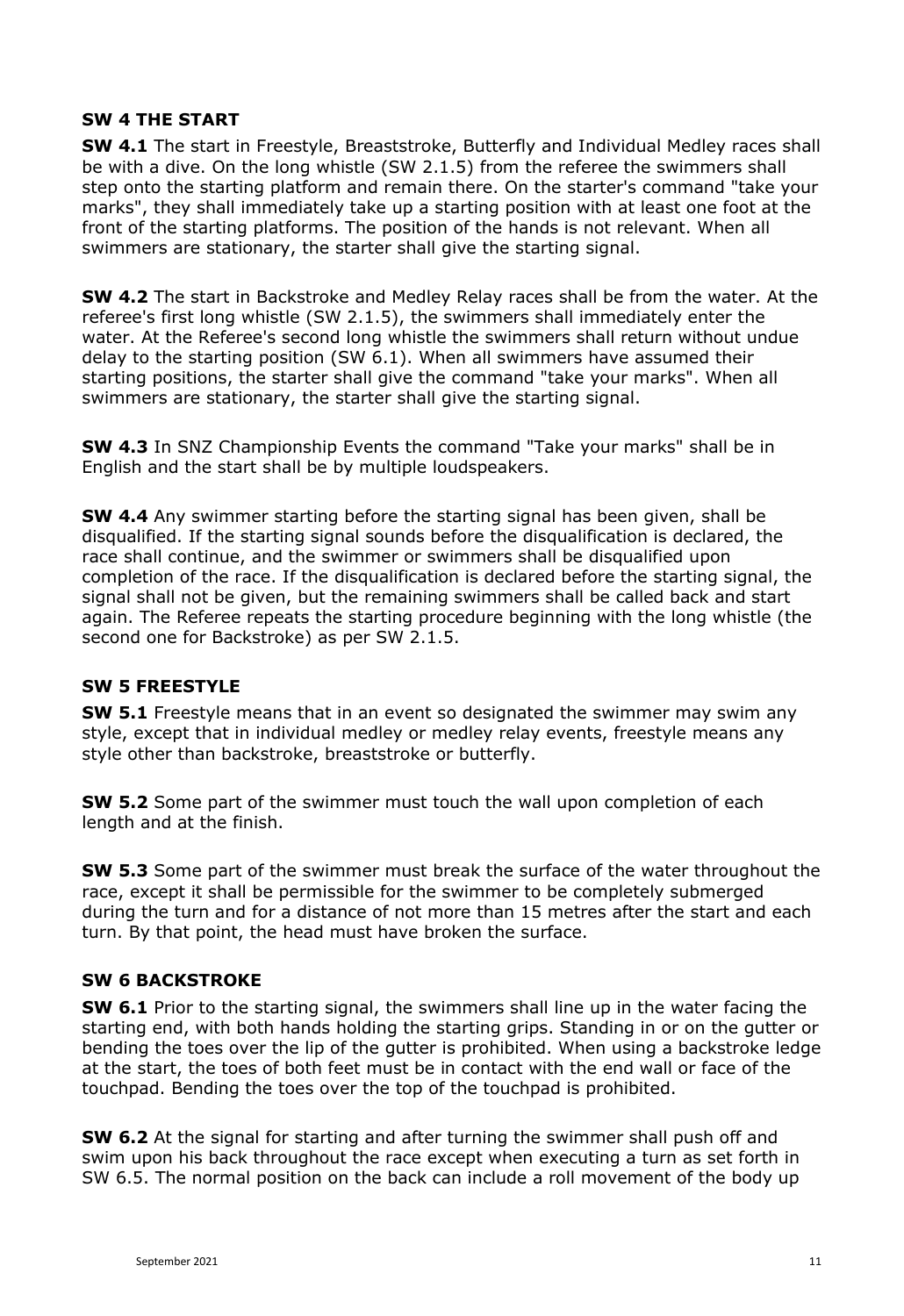to, but not including 90 degrees from horizontal. The position of the head is not relevant.

**SW 6.3** Some part of the swimmer must break the surface of the water throughout the race. It is permissible for the swimmer to be completely sub-merged during the turn, and for a distance of not more than 15 metres after the start and each turn. By that point the head must have broken the surface.

**SW 6.4** When executing the turn there must be a touch of the wall with some part of the swimmer's body in his/her respective lane. During the turn the shoulders may be turned over the vertical to the breast after which an immediate continuous single arm pull or immediate continuous simultaneous double arm pull may be used to initiate the turn. The swimmer must have returned to the position on the back upon leaving the wall.

**SW 6.5** Upon the finish of the race the swimmer must touch the wall while on the back in his/her respective lane.

# <span id="page-11-0"></span>**SW 7 BREASTSTROKE**

**SW 7.1** After the start and after each turn, the swimmer may take one arm stroke completely back to the legs during which the swimmer may be submerged. At any time prior to the first Breaststroke kick after the start and after each turn a single butterfly kick is permitted. The head must break the surface of the water before the hands turn inward at the widest part of the second stroke.

**SW 7.2** From the beginning of the first arm stroke after the start and after each turn, the body shall be on the breast. It is not permitted to roll onto the back at any time except at the turn after the touch of the wall where it is permissible to turn in any manner as long as the body is on the breast when leaving the wall. From the start and throughout the race the stroke cycle must be one arm stroke and one leg kick in that order. All movements of the arms shall be simultaneous and on the same horizontal plane without alternating movement.

**SW 7.3** The hands shall be pushed forward together from the breast on, under, or over the water. The elbows shall be under water except for the final stroke before the turn, during the turn and for the final stroke at the finish. The hands shall be brought back on or under the surface of the water. The hands shall not be brought back beyond the hip line, except during the first stroke after the start and each turn.

**SW 7.4** During each complete cycle, some part of the swimmer's head must break the surface of the water. All movements of the legs shall be simultaneous and on the same horizontal plane without alternating movement.

**SW 7.5** The feet must be turned outwards during the propulsive part of the kick. Alternating movements or downward butterfly kicks are not permitted except as in SW 7.1. Breaking the surface of the water with the feet is allowed unless followed by a downward butterfly kick.

**SW 7.6** At each turn and at the finish of the race, the touch shall be made with both hands separated and simultaneously at, above, or below the water level. At the last stroke before the turn and at the finish an arm stroke not followed by a leg kick is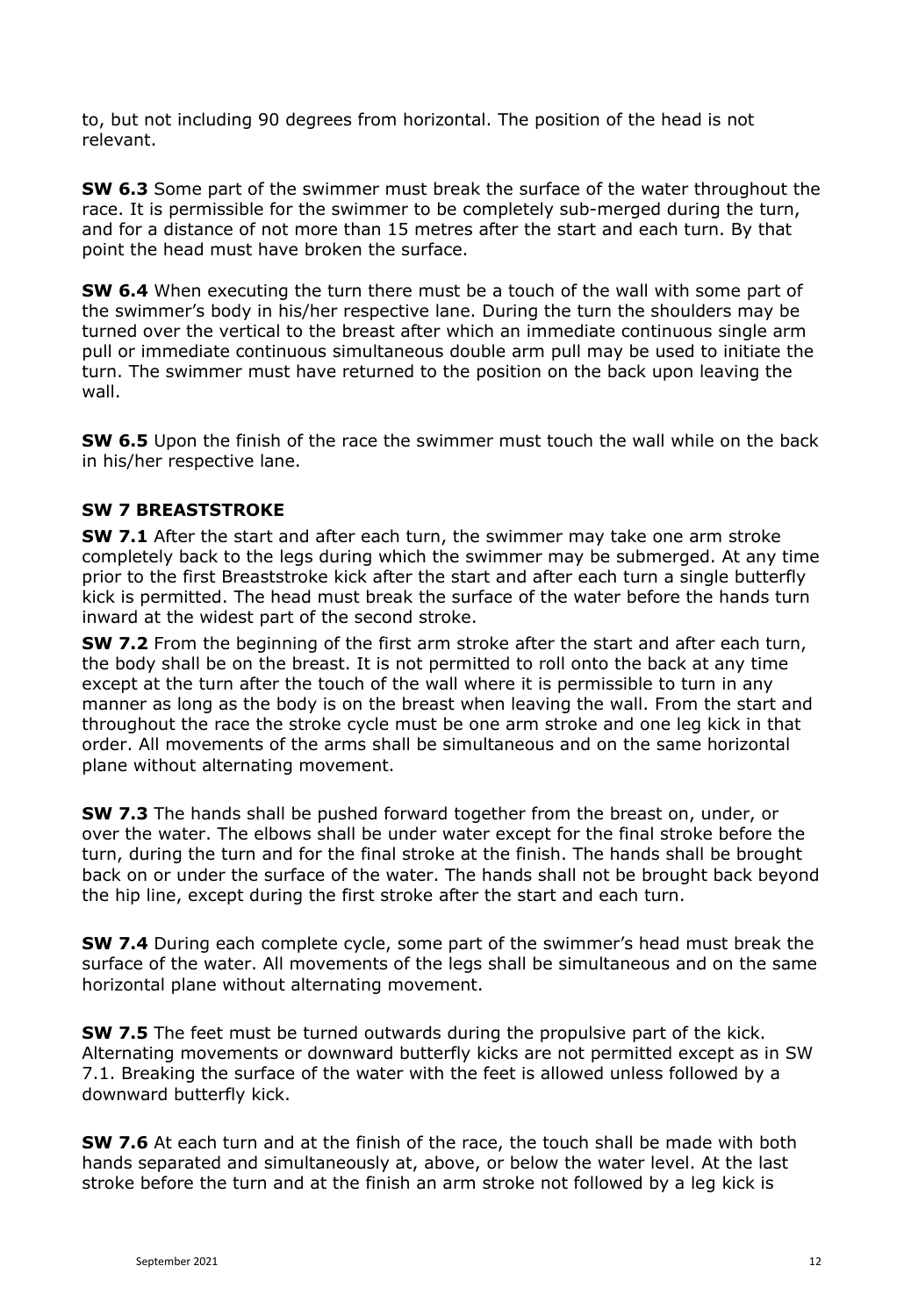permitted. The head may be submerged after the last arm pull prior to the touch, provided it breaks the surface of the water at some point during the last complete or incomplete cycle preceding the touch.

# <span id="page-12-0"></span>**SW 8 BUTTERFLY**

**SW 8.1** From the beginning of the first arm stroke after the start and each turn, the body shall be kept on the breast. It is not permitted to roll onto the back at any time, except at the turn after the touch of the wall where it is permissible to turn in any manner as long as the body is on the breast when leaving the wall.

**SW 8.2** Both arms shall be brought forward simultaneously over the water and brought backward simultaneously under the water through-out the race, subject to SW 8.5.

**SW 8.3** All up and down movements of the legs must be simultaneous. The legs or the feet need not be on the same level, but they shall not alternate in relation to each other. A breaststroke kicking movement is not permitted.

**SW 8.4** At each turn and at the finish of the race, the touch shall be made with both hands separated and simultaneously, at, above or below the water surface.

**SW 8.5** At the start and at turns, a swimmer is permitted one or more leg kicks and one arm pull under the water, which must bring him to the surface. It shall be permissible for a swimmer to be completely submerged for a distance of not more than 15 metres after the start and after each turn. By that point, the head must have broken the surface. The swimmer must remain on the surface until the next turn or finish.

## <span id="page-12-1"></span>**SW 9 MEDLEY SWIMMING**

**SW 9.1** In individual medley events, the swimmer covers the four swimming strokes in the following order: Butterfly, Backstroke, Breaststroke and Freestyle. Each of the strokes must cover one quarter (1/4) of the distance.

**SW 9.2** In Freestyle the swimmer must be on the breast except when executing a turn. The swimmer must return to the breast before any kick or stroke.

**SW 9.3** In Medley relay events, swimmers will cover the four swimming strokes in the following order: Backstroke, Breaststroke, Butterfly and Freestyle. Each of the strokes must cover one quarter (1/4) of the distance.

**SW 9.4** Each section must be finished in accordance with the rule which applies to the stroke concerned.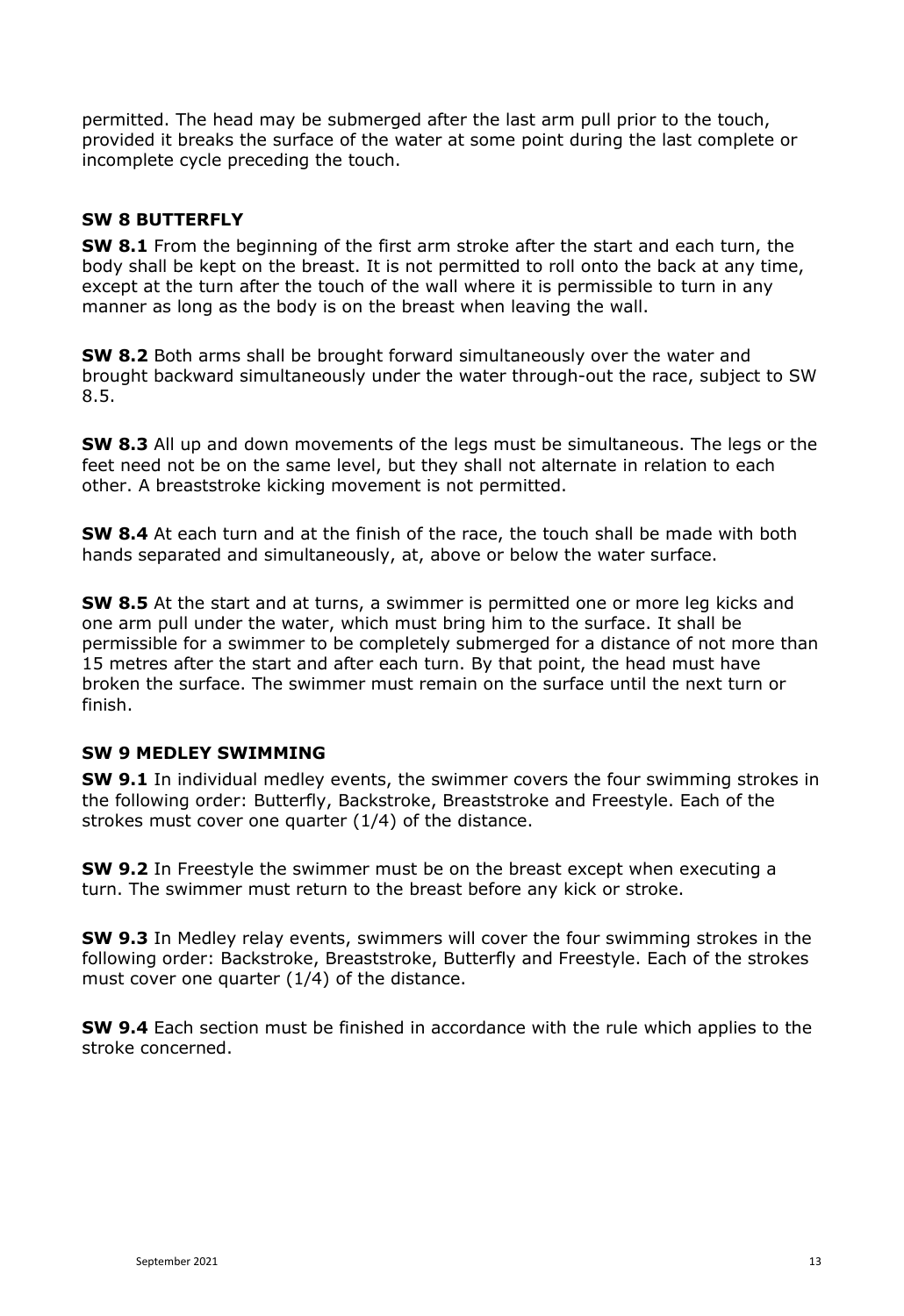## <span id="page-13-0"></span>**SW 10 THE RACE**

**SW 10.1** All individual races must be held as separate gender events.

**SW 10.2** A swimmer swimming over the course alone shall cover the whole distance to qualify.

**SW 10.3** The swimmer must remain and finish the race in the same lane in which he/she started.

**SW 10.4** In all events, a swimmer when turning shall make physical contact with the end of the pool or course. The turn must be made from the wall, and it is not permitted to take a stride or step from the bottom of the pool.

**SW 10.5** Standing on the bottom during freestyle events or during the freestyle portion of medley events shall not disqualify a swimmer, but he shall not walk.

**SW 10.6** Pulling on the lane rope is not allowed.

**SW 10.7** Obstructing another swimmer by swimming across another lane or otherwise interfering shall disqualify the offender. Should the foul be intentional, the referee shall report the matter to the Member promoting the race, and to the Member of the swimmer so offending.

**SW 10.8** No swimmer shall be permitted to use or wear any device or swimsuit that may aid his/her speed, buoyancy or endurance during a competition (such as webbed gloves, flippers, fins, power bands, or adhesive substances, etc.). Goggles may be worn. Any kind of tape on the body is not permitted unless approved by The Technical Director for that competition.

**SW 10.9** Any swimmer not entered in a race, who enters the water in which an event is being conducted before all swimmers therein have completed the race, shall be disqualified from his next scheduled race in the meet.

**SW 10.10** For championship events there shall be four swimmers on each relay team. Mixed relays may be swum. Mixed Relays must consist of two (2) Men and two (2) Women. Split times achieved in mixed relay events cannot be used for records and/or entry purposes. Other relays with more than 4 swimmers maybe held at the event organisers discretion

**SW 10.11** In relay events, the team of a swimmer whose feet lose touch with the starting platform before the preceding team-mate touches the wall shall be disqualified.

**SW 10.12** Any relay team shall be disqualified from a race if a team member, other than the swimmer designated to swim that length, enters the water when the race is being conducted, before all swimmers of all teams have finished the race.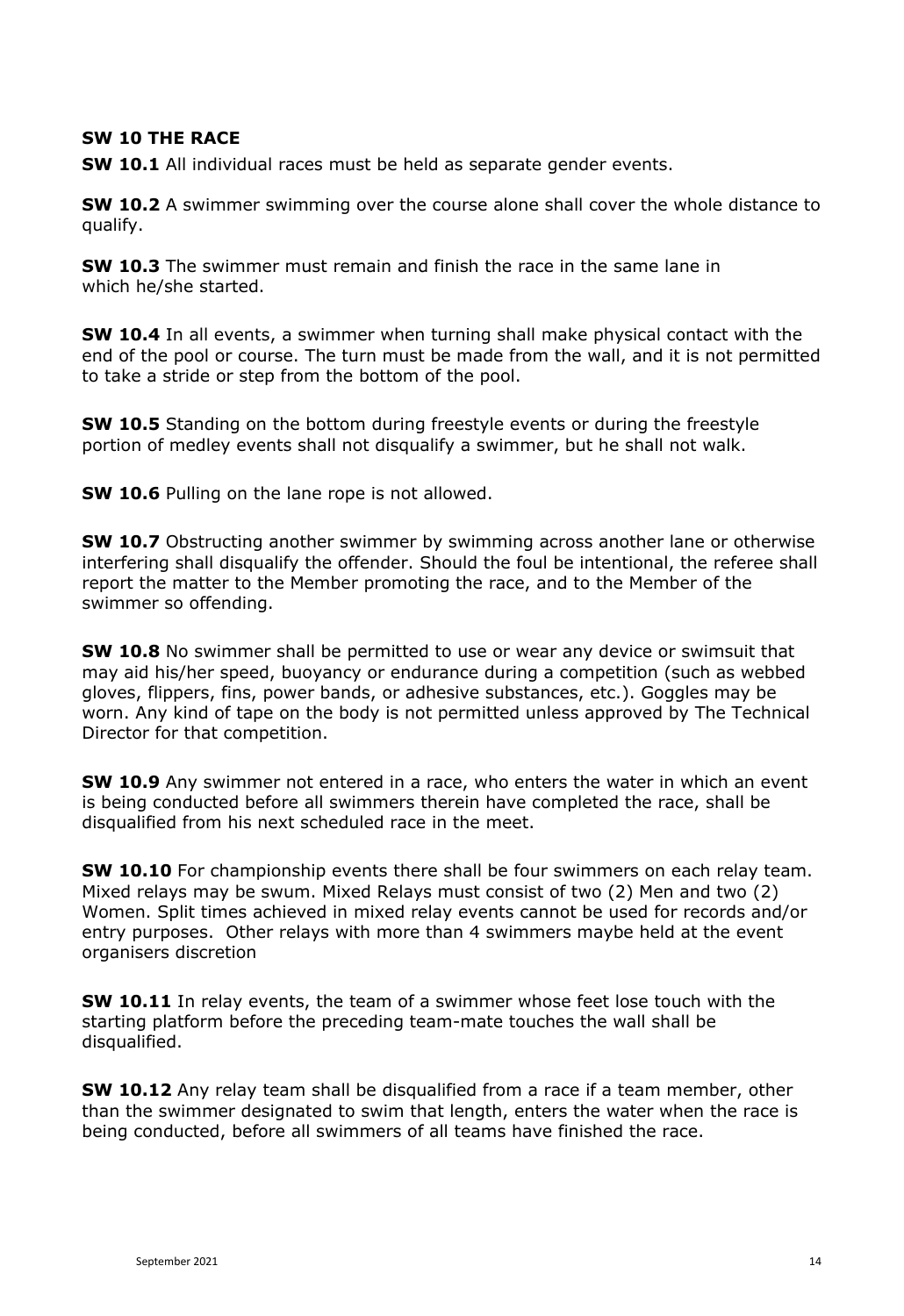**SW 10.13** The members of a relay team and their order of competing must be nominated before the race. Any relay team member may compete in a race only once. The composition of a relay team may be changed between the heats and finals of an event, provided that it is made up from the list of swimmers properly entered by a Member for that event. Failure to swim in the order listed will result in disqualification. Substitutions may be made only in the case of a documented medical emergency.

**SW 10.14** Any swimmer having finished his race, or his distance in a relay event, must leave the pool as soon as possible without obstructing any other swimmer who has not yet finished his race. Otherwise the swimmer committing the fault, or his relay team, shall be disqualified.

**SW 10.15** Should a foul endanger the chance of success of a swimmer, the referee shall have the power to allow him to compete in the next heat or, should the foul occur in a final event or in the last heat, he/she may order it to be re-swum.

**SW 10.16** No pace-making shall be permitted, nor may any device be used or plan adopted which has that effect.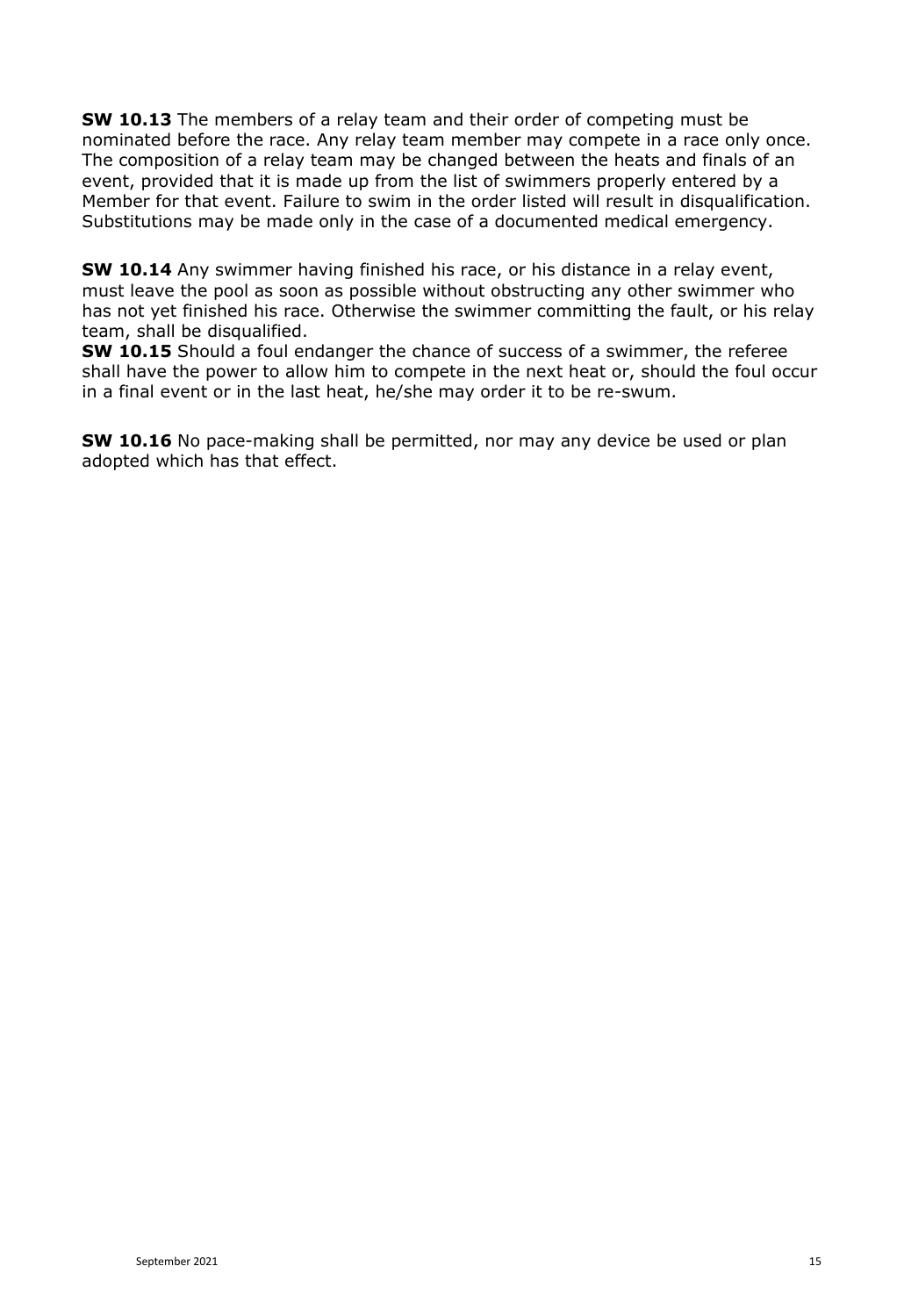## <span id="page-15-0"></span>**SW 11 TIMING**

**SW 11.1** The operation of Automatic Officiating Equipment shall be under the supervision of appointed officials. Times recorded by Automatic Equipment shall be used to determine the winner, all placing and the time applicable to each lane. The placing and times so determined shall have precedence over the decisions of timekeepers. In the event that a break-down of the Automatic Equipment occurs or that it is clearly indicated that there has been a failure of the Equipment, or that a swimmer has failed to activate the Equipment, the recordings of the timekeepers shall be official (See SW 13.3).

**SW 11.2** When Automatic Equipment is used, the results shall be recorded only to 1/100 of a second. In the event of equal times, all swimmers who have recorded the same time at 1/100 of a second shall be accorded the same placing. Times displayed on the electronic scoreboard should show 1/100 of a second.

**SW 11.3** Any timing device that is terminated by an official shall be considered a watch. Such manual times must be taken by three timekeepers appointed or approved by the Member in the country concerned. All watches shall be certified as accurate to the satisfaction of the governing body concerned. Manual timing shall be registered to 1/100 of a second. Where no Automatic Equipment is used, official manual times shall be determined as follows:

**SW 11.3.1** If two (2) of the three (3) watches record the same time and the third disagrees, the two identical times shall be the official time.

**SW 11.3.2** If all three (3) watches disagree, the watch recording the intermediate time shall be the official time.

**SW 11.3.3** With only two (2) out of three (3) watches working the average time shall be the official time.

**SW 11.4** Should a swimmer be disqualified during or following an event, such disqualification should be recorded in the official results, but no time or place shall be recorded or announced.

**SW 11.5** In the case of a relay disqualification, legal splits up to the time of the disqualification shall be recorded in the official results.

**SW 11.6** All 50 metre and 100 metre splits shall be recorded for lead-off swimmers during relays and published in the official results.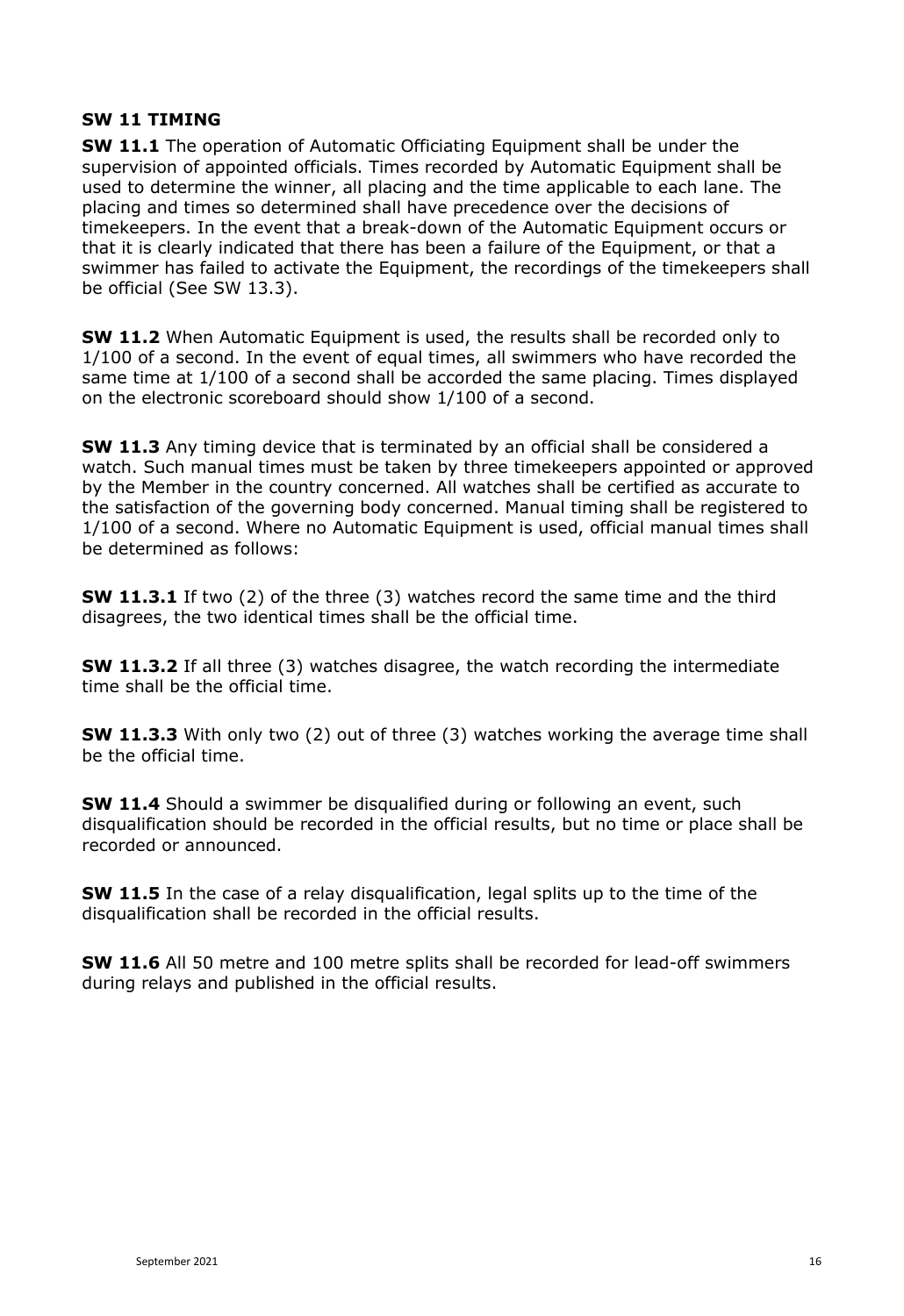# <span id="page-16-0"></span>**SW 13 AUTOMATIC OFFICIATING PROCEDURE**

**SW 13.1** When Automatic Officiating Equipment (See FINA RULE FR4) is used in any competition, the placing and times so determined and relay take-offs judged by such Equipment shall have precedence over the timekeepers and inspectors of turns.

**SW 13.2** When the Automatic Equipment fails to record the place and/or time of one or more swimmers in a given race:

**SW 13.2.1** Record all available Automatic Equipment times and places,

**SW 13.2.2** Record all human times and places.

**SW 13.2.3** The official place will be determined as follows:

**SW 13.2.3.1** A swimmer with an Automatic Equipment time and place must retain his relative order when compared with the other swimmers having an Automatic Equipment time and place within that race.

**SW 13.2.3.2** A swimmer not having an Automatic Equipment place but having an Automatic Equipment time will establish his relative order by comparing his Automatic Equipment time with the Automatic Equipment times of the other swimmers.

**SW 13.2.3.3** A swimmer having neither an Automatic Equipment place nor an Automatic Equipment time shall establish his relative order by the time recorded by the Semi-Automatic Equipment or by three digital watches.

**SW 13.3** The official time will be determined as follows:

**SW 13.3.1** The official time for all swimmers having an Automatic Equipment time will be that time.

**SW 13.3.2** The official time for all swimmers not having an Automatic Equipment time will be the three digital watches or the Semi-Automatic Equipment time.

**SW 13.4** To determine the relative order of finish for the combined heats of an event, proceed as follows:

**SW 13.4.1** The relative order of all swimmers will be established by comparing their official times.

**SW 13.4.2** If a swimmer has an official time which is tied with the official time(s) of one or more swimmers, all swimmers having that time shall be tied in their relative order of finish in that event.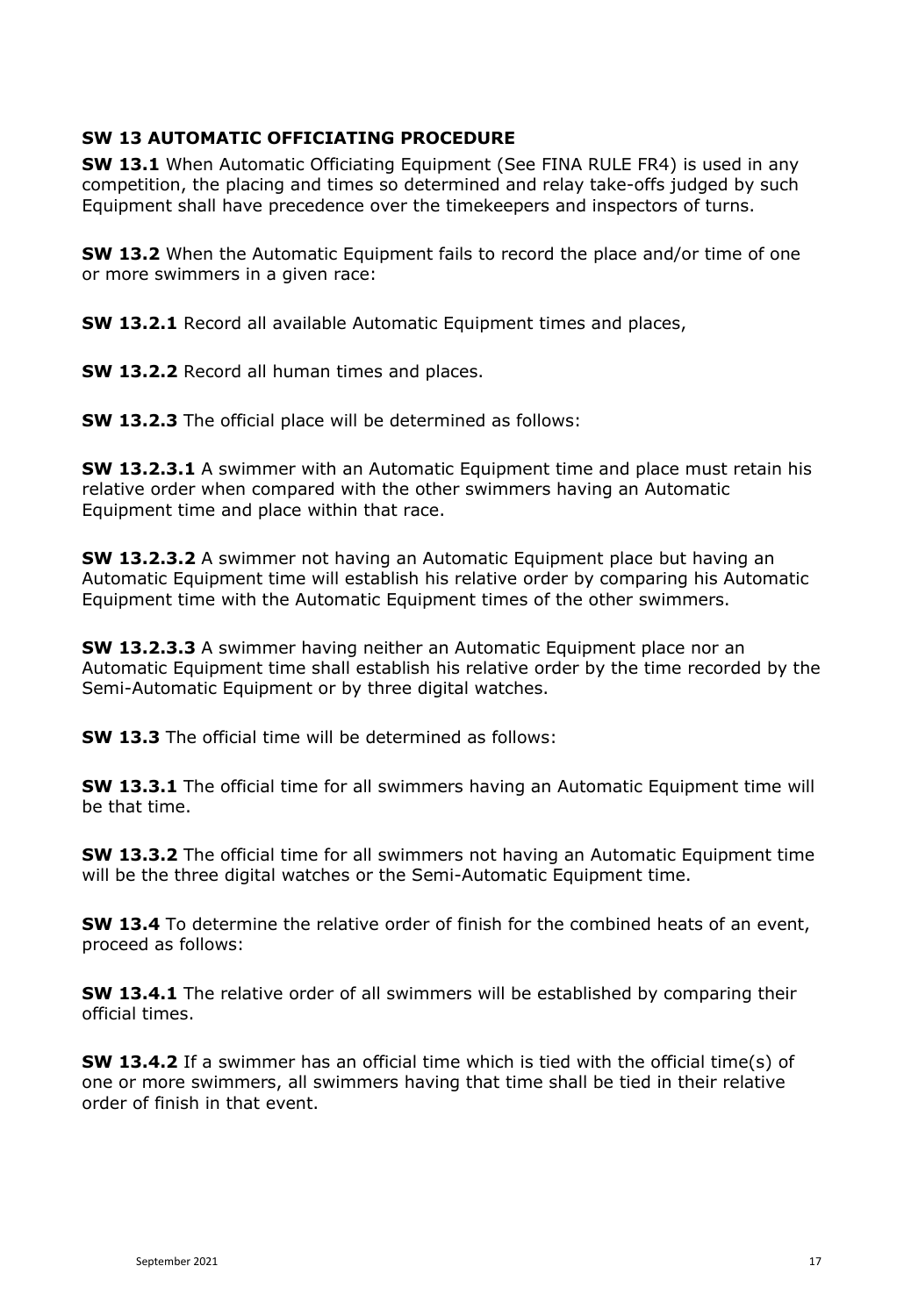# <span id="page-17-0"></span>**PARA SWIMMING RULES**

World Para Swimming Rules (Section 11)

For any discrepancy between the WPS Swimming Rules in effect and this document, you must use the aforementioned rules.

Complete WPS Rules and Regulations can be found at: <http://www.paralympic.org/Swimming/RulesandRegulations/Rules>

**Note:** WPS Rules shall apply to all identified para-swimmers attending a meet. The Referee should not make a decision related to impairment if a technical advisor or a para-swimming official is attending the meet.

# **The Start**

- <span id="page-17-1"></span>1. At the commencement of each race, the Referee shall signal to the athletes by a short series of whistles inviting them to remove all clothing except swimwear, followed by a long whistle indicating that they should take positions on the starting platform (or for Backstroke swimming and Medley Relays to immediately enter the water). A second long whistle shall bring the Backstroke and Medley Relay athlete immediately to the starting position. When the athletes and Officials are prepared for the start, the Referee shall gesture to the Starter with a stretched out arm, indicating that the athletes are under the Starter's control. The stretched out arm shall stay in that position until the start is given.
- 2. The start in Freestyle, Breaststroke, Butterfly and Individual Medley events [when Butterfly is the initial stroke] shall be with a dive. On the long whistle from the Referee (Rule  $11.1.1$ ) the athletes shall step onto the starting platform and remain there. On the Starter's command "take your marks", they shall immediately take up a starting position with at least one (1) foot at the front of the starting platform. The position of the hands is not relevant. When all athletes are stationary, the Starter shall give the starting signal.
	- 2.1 For an athlete with a Vision Impairment, on the long whistle from the Referee the athlete shall be permitted to orientate themselves prior to the Starters command "take your marks".
	- 2.2 The athlete, who has balance problems (i.e. standing stationary), may have assistance to balance themselves on the starting platform (i.e. hold at the hips, hand, arm etc.), by one (1) Support Staff. Support Staff may aid the athlete to remain stationary at the start; however the Support Staff shall not allow the athlete unfair advantage by being held beyond the 90 degrees vertical position on the starting platform. Giving momentum to the athlete at the start is not permitted.
	- 2.3 An athlete with only one (1) fully functional leg does not need to have a foot at the front of the starting platform as long as he has one (1) hand or other part of the arm at the front of the starting platform.
	- 2.4 An athlete may be permitted to start beside the starting platform.
	- 2.5 An athlete may be permitted to take up a sitting position on the starting platform.
	- 2.6 An athlete may be permitted to start in the water but is required to have one (1) hand in contact with the starting place until the starting signal is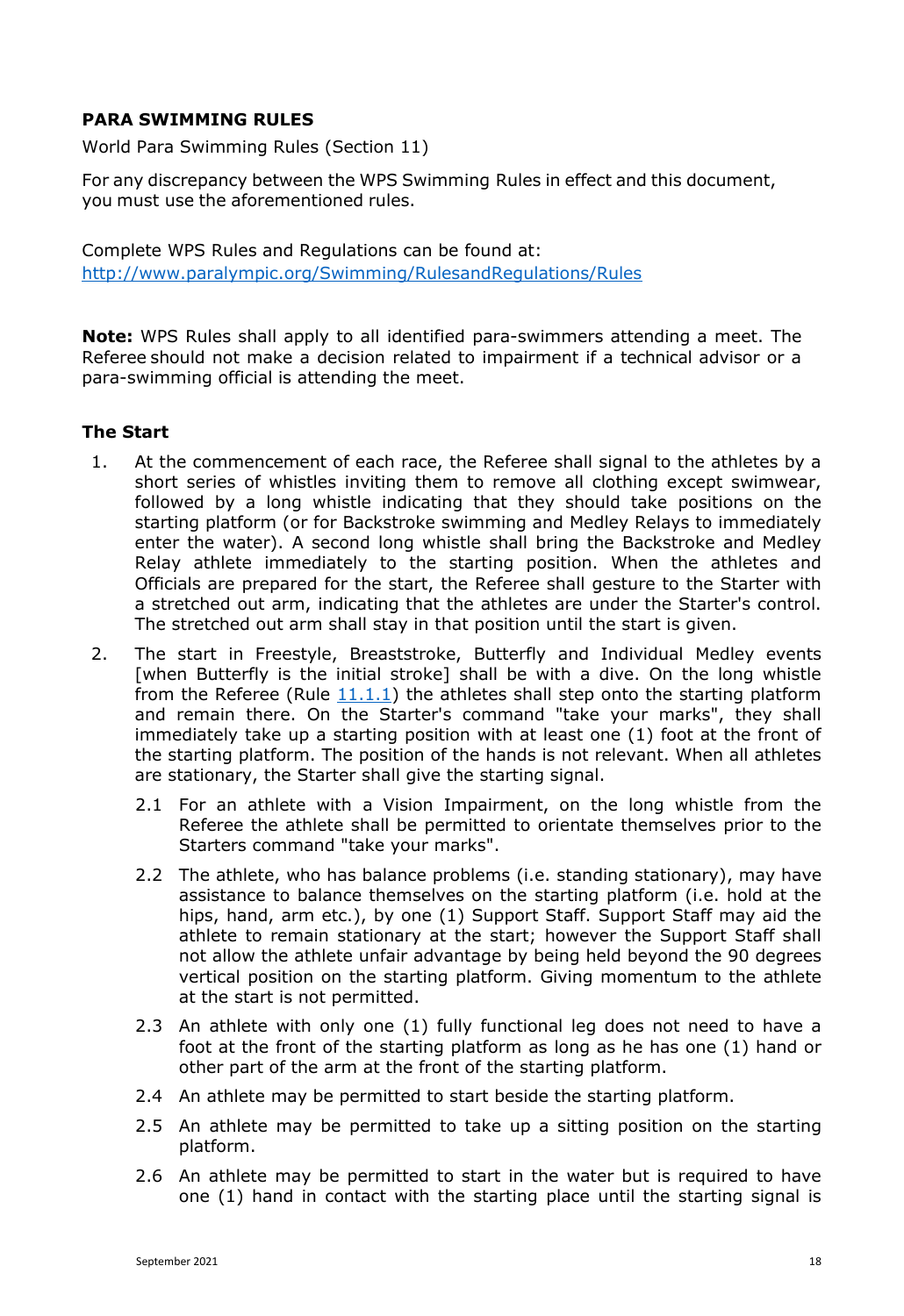given. Standing in or on the gutter or on the bottom is prohibited.

- 2.7 Sport Class S/SB/SM1-3 athletes are permitted to have their foot/feet or the end of their limb/limbs held to the wall, until the starting signal is given. Giving momentum to the athlete at the start is not permitted.
- 2.8 Where an athlete is unable to grip the starting place in a water start, the athlete may be assisted by a Support Staff and/or starting device. The device shall be cleared and deemed safe by World Para Swimming prior to the commencement of the Competition. Giving momentum to the athlete at the start is not permitted. The athlete shall have some part of the body in contact with the wall until the starting signal is given.
- 2.9 To prevent abrasion, one (1) layer of towel, or the like, may be placed on the starting platform.
- 3. The start in Backstroke, 75m/150m Individual Medley events and Medley Relay events shall be from the water. At the Referee's first long whistle (Rule  $11.1.1$ ), the athletes shall immediately enter the water. At the Referee's second long whistle the athletes shall return without undue delay to the starting position. When all athletes have taken their starting positions, the Starter shall give the command "take your marks". When all athletes are stationary, the Starter shall give the starting signal
- 4. In IPC Games, IPC Competitions and WPS Sanctioned Competitions the command "take your marks" shall be in English and the start shall be by multiple loudspeakers, mounted one at each starting platform.
- 5. Any athlete starting before the starting signal has been given shall be disqualified. If the starting signal sounds before the disqualification is declared, the race shall continue and the athlete(s) shall be disqualified upon completion of the event. If the disqualification is declared before the starting signal, the signal shall not be given, but the remaining athletes shall be called back and start again. The Referee repeats the starting procedure beginning with the long whistle (the second one for backstroke) as per Rule [11.1.1.](#page-17-1)
- 6. For athletes with a hearing impairment, a strobe/starting light will be provided. If an athlete requires additional arm signals by the Starter, this must be requested by the responsible Team Leader at the Technical Meeting.
- 7. In the case of a Sport Class S1-10/SB1-9/SM1-10 and S/SB/SM14 athlete who additionally has a hearing Impairment, Support Staff shall be permitted to convey the starting signal to the athlete by the use of a non-verbal instruction, when no starting light is available.
- 8. In the case of an athlete with a Vision Impairment who additionally has a hearing Impairment, Support Staff shall be permitted to convey the starting signal to the athlete by the use of a non-verbal instruction.

## **Freestyle**

1. Freestyle means that in an event so designated the athlete may swim any style, except in Individual Medley or Medley Relay events where Freestyle means any style other than Backstroke, Breaststroke or Butterfly. For the 75m or 150m Individual Medley, Freestyle means any style other than Backstroke or Breaststroke.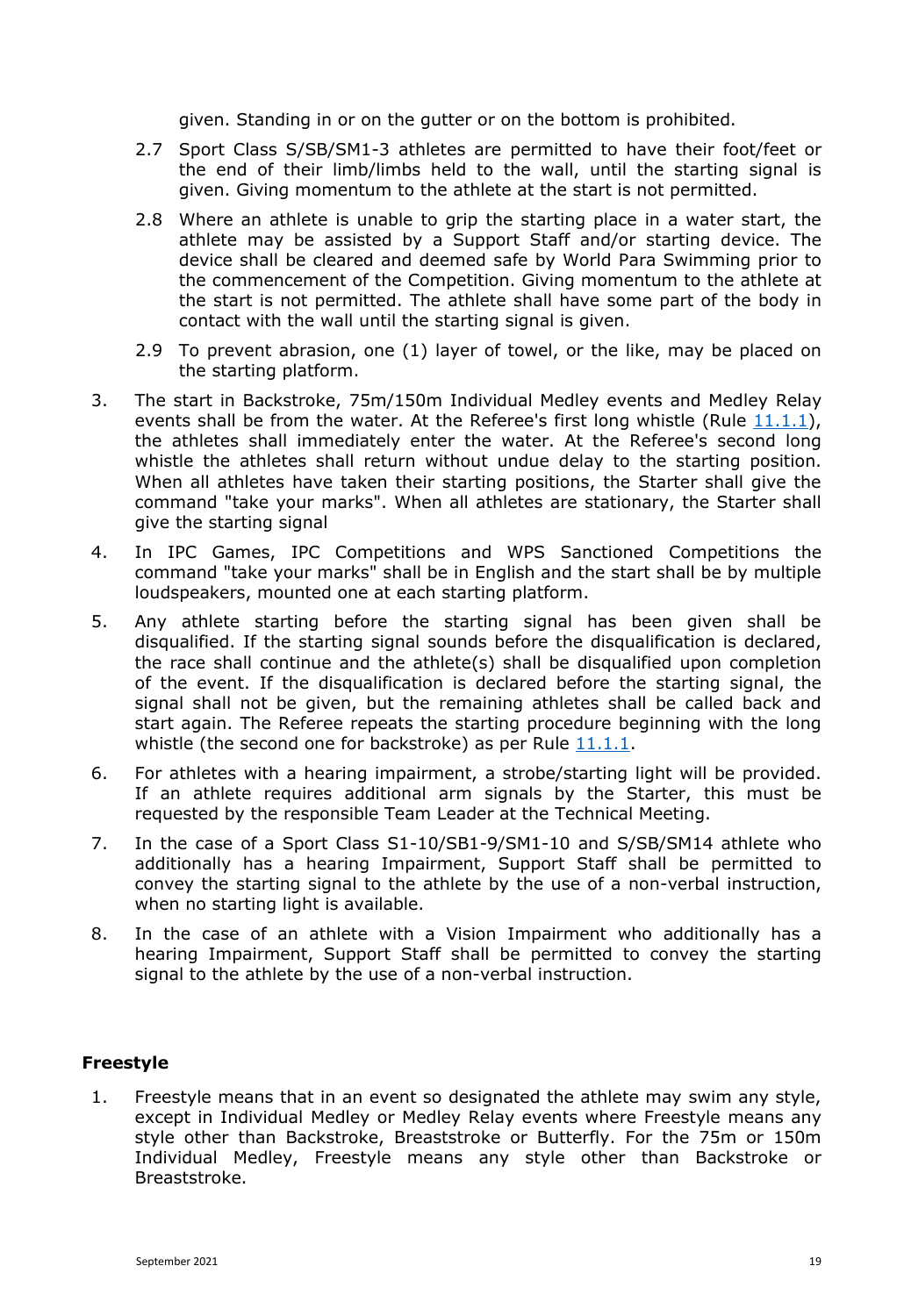- 2. Some part of the athlete must touch the wall upon completion of each length and at the finish.
- 3. Some part of the athlete must break the surface of the water throughout the race, except it shall be permissible for the athlete to be completely submerged during the turn and for a distance of not more than 15 metres after the start and each turn. By that point, the head must have broken the surface.
	- 3.1 For S1-5 athletes, during each complete stroke cycle some part of the athlete must break the surface of the water. One (1) stroke cycle is defined as one full rotation of the shoulder joint(s) and/or one (1) complete up and down movement of the hip joint(s).
- 4. Standing on the bottom during Freestyle events or during the Freestyle portion of Medley events shall not disqualify an athlete, but they shall not walk.

## **Backstroke**

- 1. Prior to the starting signal, the athletes shall line up in the water facing the starting end, with both hands holding the starting grips. Standing in or on the gutter or bending the toes over the lip of the gutter is prohibited. When using a backstroke ledge at the start, the toes (or parts thereof) must be in contact with the end wall or face of the touchpad. Bending the toes over the top of the touchpad is prohibited.
	- 1.1 Where an athlete is unable to hold both starting grips, it is permissible to hold the grips with one hand only.
	- 1.2 Where an athlete is unable to hold either starting grip, it is permissible to hold the end of the pool.
	- 1.3 Where an athlete is unable to hold the starting grips or end of the pool, the athlete may be assisted by a Support Staff or starting device. The device shall be cleared and deemed safe by World Para Swimming prior to the commencement of the Competition. Giving momentum to the athlete at the start is not permitted. The athlete shall have part of the body in contact with the wall until the starting signal is given.
- 2. At the signal for starting and after turning the athlete shall push off and swim upon his back throughout the race except when executing a turn as set out in Rule [11.3.4.](#page-19-0) The normal position on the back can include a roll movement of the body up to, but not including 90 degrees from horizontal. The position of the head is not relevant.
- 3. Some part of the athlete must break the surface of the water throughout the race. It is permissible for the athlete to be completely submerged during the turn and for a distance of not more than 15 metres after the start and each turn. By that point the head must have broken the surface.
	- 3.1 For S1-5 athletes, during each complete stroke cycle some part of the athlete must break the surface of the water. One (1) stroke cycle is defined as one (1) full rotation of the shoulder joint(s) and/or one (1) complete up and down movement of the hip joint(s).
- <span id="page-19-0"></span>4. When executing the turn there must be a touch of the wall with some part of the athlete's body in his respective lane. During the turn the shoulders may be turned over the vertical to the breast after which an immediate continuous single arm pull or an immediate continuous simultaneous double arm pull may be used to initiate the turn. The athlete must have returned to a position on the back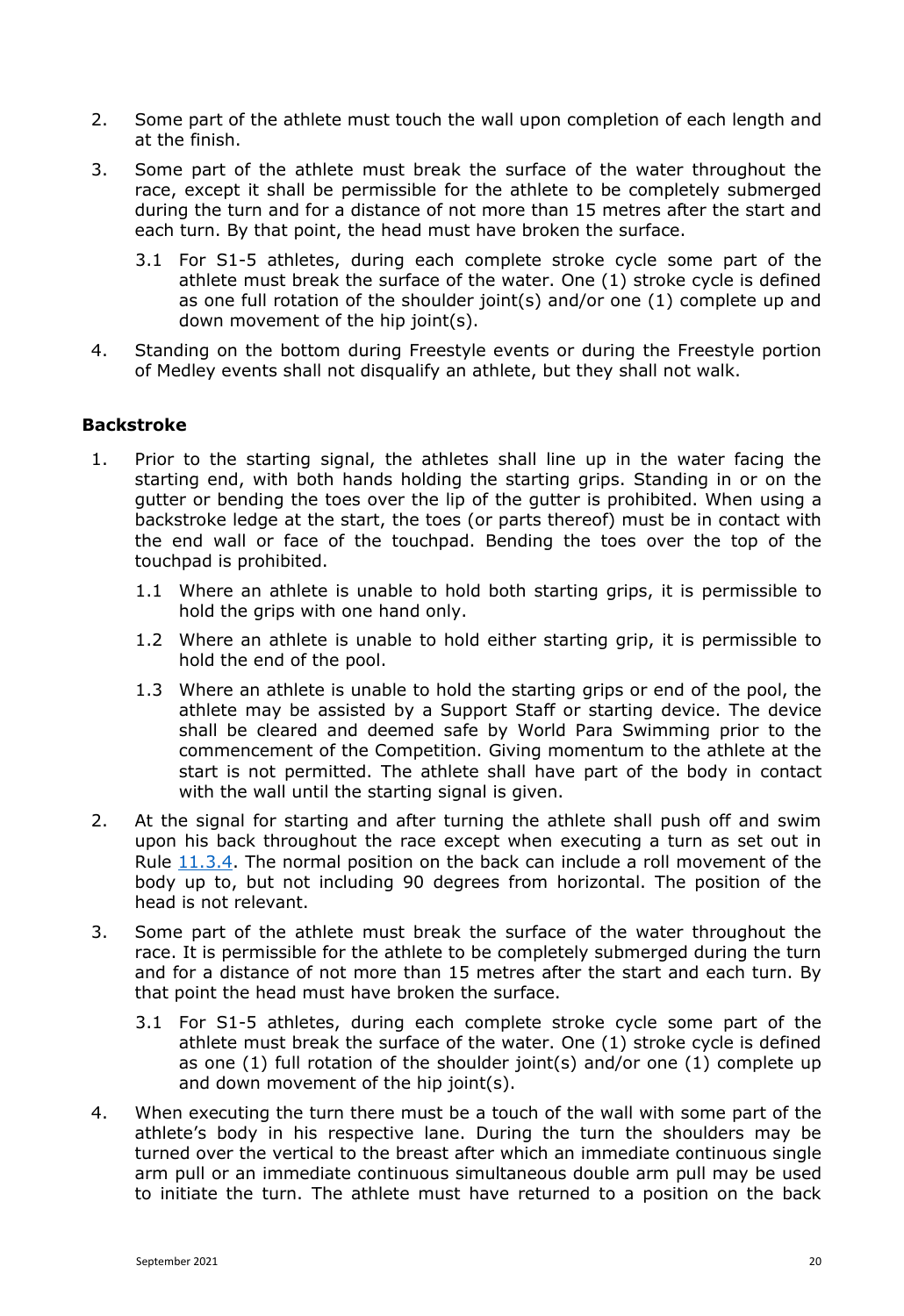upon leaving the wall.

- 4.1 For the athlete who has no arms or use of his arms during the turn, once the body has left the position on the back, the turn shall be initiated. The athlete must have returned to a position on the back upon leaving the wall.
- 5. Upon the finish of the race the athlete must touch the wall while on the back in his respective lane. It is not permissible to be completely submerged at the finish.

## **Breaststroke**

- <span id="page-20-0"></span>1. After the start and after each turn, the athlete may take one arm stroke completely back to the legs during which the athlete may be submerged. At any time prior to the first Breaststroke kick after the start and after each turn, a single Butterfly kick is permitted. The head must break the surface of the water before the hands turn inward at the widest part of the second stroke.
	- 1.1 After the start and after each turn, an athlete who is unable to push off with the leg/s, may perform one (1) arm stroke that may not be simultaneous or on the horizontal plane to attain the breast position.
- 2. From the beginning of the first arm stroke after the start and after each turn, the body shall be on the breast. It is not permitted to roll onto the back at any time except at the turn after the touch of the wall where it is permissible to turn in any manner as long as the body is on the breast when leaving the wall. From the start and throughout the race the stroke cycle must be one (1) arm stroke and one (1) leg kick in that order. All movements of the arms shall be simultaneous and on the same horizontal plane without alternating movement.
	- 2.1 When an athlete does not have any legs or arms or parts thereof, either the kick or the respective arm stroke shall constitute a complete stroke cycle.

*Interpretation: The normal position on the breast can include a roll movement of the body up to, but not including ninety (90) degrees from horizontal. The position of the head is not relevant.*

- 3. The hands shall be pushed forward together from the breast on, under, or over the water. The elbows shall be under water except for the final stroke before the turn, during the turn and for the final stroke at the finish. The hands shall be brought back on or under the surface of the water. The hands shall not be brought back beyond the hip line, except during the first stroke after the start and each turn.
	- 3.1 Athletes with a Vision Impairment approaching a turn or finish may push their hands forward from any point in the stroke cycle immediately after they have been tapped.
- 4. During each complete cycle, some part of the athlete's head must break the surface of the water. All movements of the legs shall be simultaneous and on the same horizontal plane without alternating movement.
	- 4.1 An athlete with a Lower Limb Impairment must show intent of simultaneous movement and show intent to kick in the same plane throughout the race or trail/drag the leg/s throughout the race.
- 5. The feet must be turned outwards during the propulsive part of the kick. Alternating movements or downward Butterfly kicks are not permitted except as in Rule  $11.4.1$ . Breaking the surface of the water with the feet is allowed unless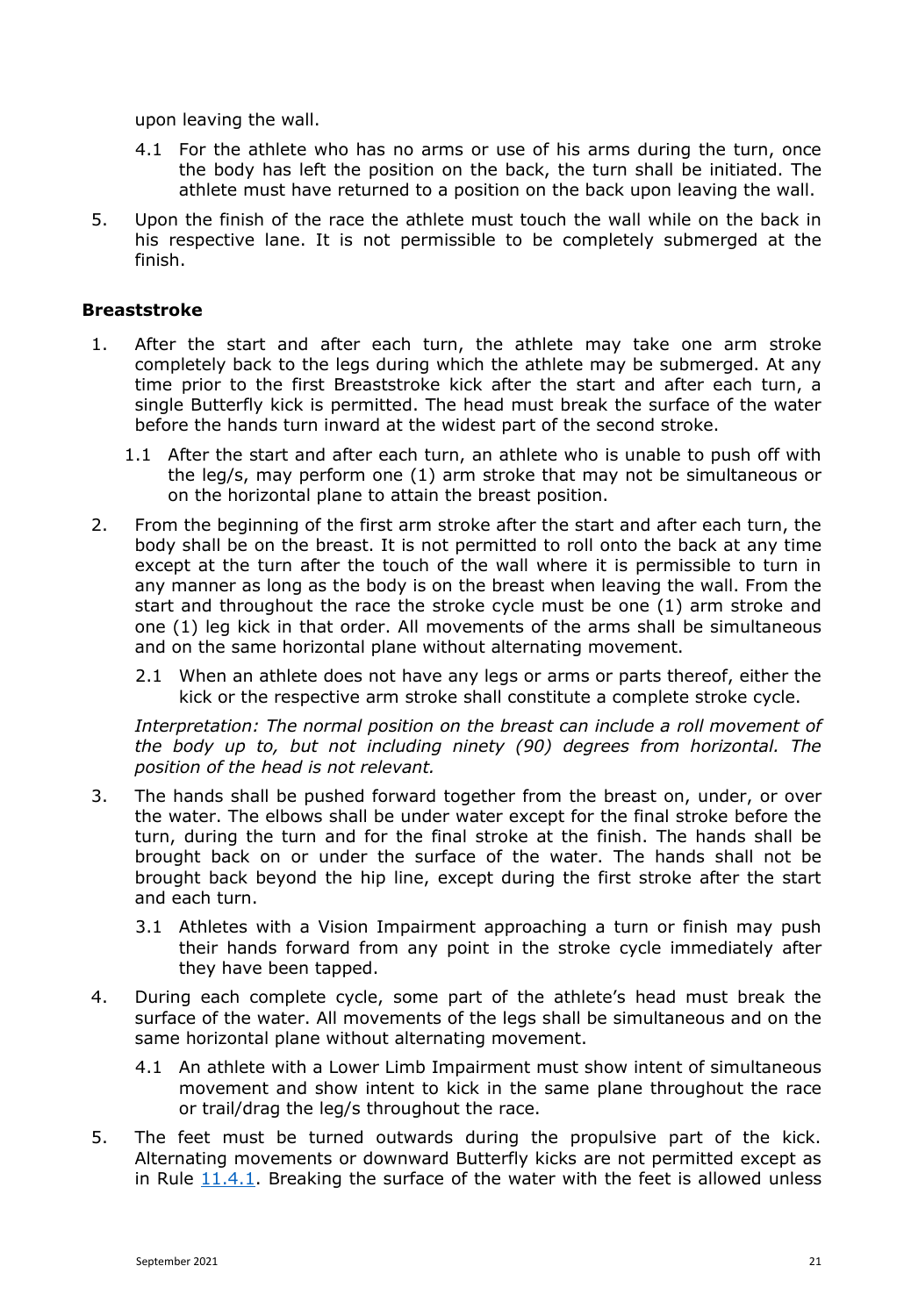followed by a downward Butterfly kick.

- 5.1 An athlete who is unable to use one (1) or both legs and/or foot/feet to gain normal propulsion shall not be required to turn the affected foot/feet outwards during the propulsive part of the kick.
- 6. At each turn and at the finish of the race, the touch shall be made with both hands separated and simultaneously at, above, or below the water level. At the last stroke before the turn and at the finish an arm stroke not followed by a leg kick is permitted. The head may be submerged after the last arm pull prior to the touch, provided it breaks the surface of the water at some point during the last complete or incomplete cycle preceding the touch.

*Interpretation: "Separated" means that the hands cannot be stacked one on top of the other. It is not necessary to see space between the hands. Incidental contact at the fingers is not a concern.*

- 6.1 At each turn and the finish of the race, where an athlete has different arm lengths only the longer arm must touch but both arms must be stretched forward simultaneously.
- 6.2 At each turn and at the finish of the race, an athlete with upper limbs too short to stretch above the head shall touch with any part of the upper body.
- 6.3 At each turn and the finish of the race, where an athlete can only use one (1) arm for the stroke cycle (as determined by the athlete's Code of Exception) the athlete must touch with the one (1) hand/arm that is used for the stroke. Where an athlete's Impairment results in only one (1) arm being used, the non- functioning arm shall be dragged or stretched forward.
- 6.4 At each turn and the finish of the race, where the athlete who uses both arms but has restriction in the shoulder/elbow, only the longer arm must touch, but both arms must be stretched forward simultaneously.
- 6.5 SB11-12 athletes may have difficulty making a simultaneous touch at the turn and the finish if they are restricted due to contact with the lane rope. The athlete shall not be disqualified provided that no advantage was gained.

# **Butterfly**

- 1. From the beginning of the first arm stroke after the start and each turn, the body shall be kept on the breast. It is not permitted to roll onto the back at any time except at the turn after the touch of the wall where it is permissible to turn in any manner as long as the body is on the breast when leaving the wall.
	- 1.1 After the start and after each turn, an athlete who is unable to push off with the leg/s may perform one (1) arm stroke that may not be simultaneous to attain the breast position.
- 2. Both arms must be brought forward simultaneously over the water and brought backward simultaneously under the water throughout the race, subject to Rule [11.5.5.](#page-22-0)

*Interpretation: "Both arms must be brought forward simultaneously over the water" means the entire arm from the shoulder to the wrist, not just part of it, must recover over the water. There is no requirement to see space between the arm and water.*

2.1 S11-12 athletes may have difficulty bringing both arms forward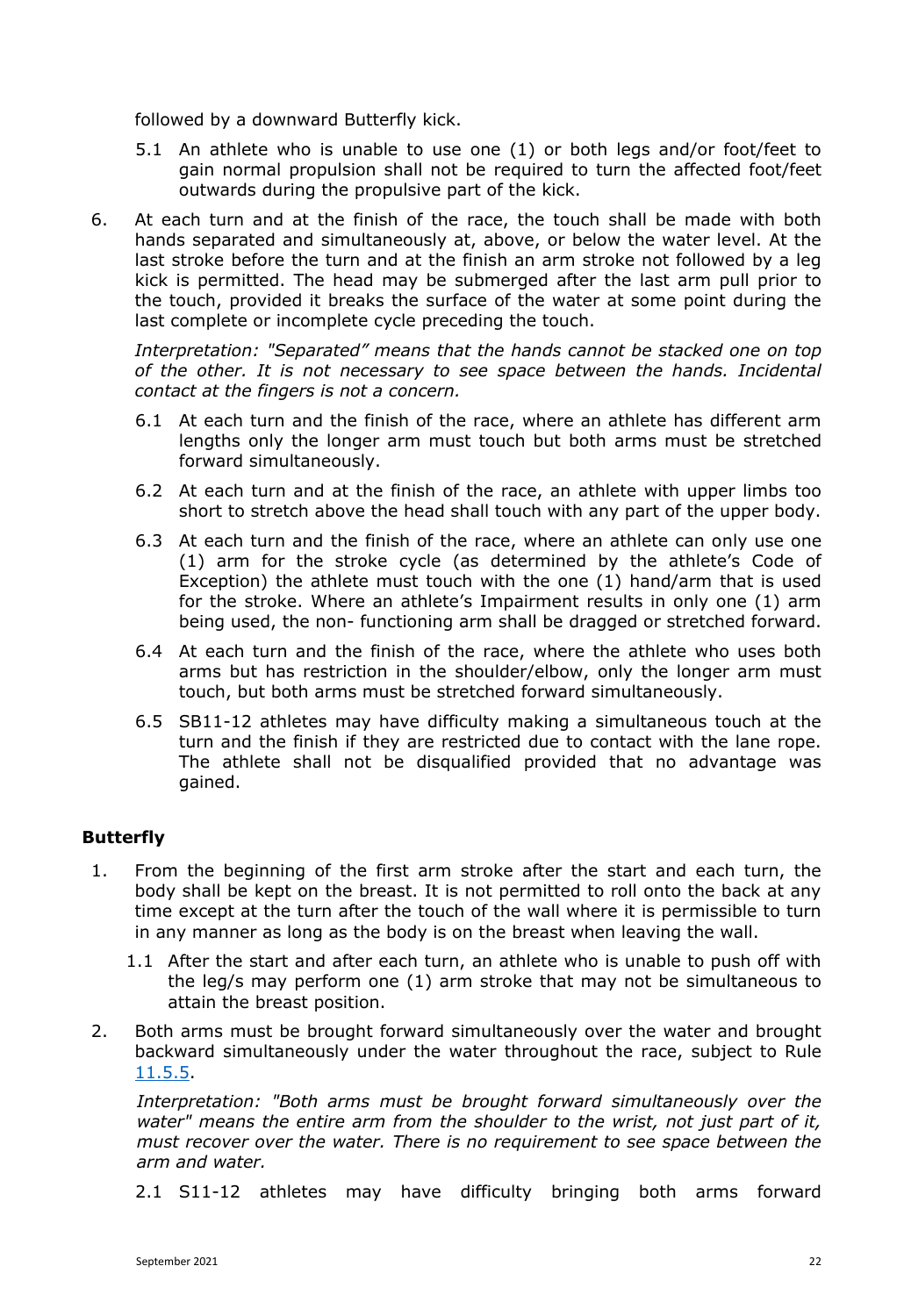simultaneously if they are restricted due to contact with the lane rope. The athlete shall not be disqualified provided that no advantage was gained.

- 2.2 Athletes with a Vision Impairment approaching a turn or finish may bring their arms forward under the water immediately after they have been tapped.
- 2.3 Where part of an arm is missing, the remaining part of the arm shall be brought forward over the water simultaneously with the other arm.
- 2.4 Where an athlete can only use one (1) arm for the arm stroke (as determined by the athlete's Code of Exception), the arm shall be brought forward over the water. The position of the body must remain in line with the normal water surface. Where an athlete's impairment results in only one (1) arm being used the non-functioning arm shall be dragged or stretched forward.
- 2.5 At the turn and finish, athletes with no leg function may perform a half stroke with the arm/s recovering forward under the surface of the water, in order to contact the wall.
- 3. All up and down movements of the legs must be simultaneous. The legs or feet need not be at the same level, but no alternating movements are permitted. A Breaststroke kicking movement is not permitted.
	- 3.1 When an athlete's Impairment results in only one (1) leg being used, the non- functional leg shall drag.

*Interpretation: "shall drag" means that the leg is not providing any propulsion but may follow the undulating hip line and appear to be alternating.*

4. At each turn and at the finish of the race, the touch shall be made with both hands separated and simultaneously, at, above or below the water surface.

*Interpretation: "Separated" means that the hands cannot be stacked one on top of the other. It is not necessary to see space between the hands. Incidental contact at the fingers is not a concern.*

- 4.1 At each turn and the finish of the race where an athlete has different arm lengths only the longer arm must touch, but both arms must be stretched forward simultaneously.
- 4.2 At each turn and at the finish of the race, an athlete with no or nonfunctional upper limbs or upper limbs too short to stretch above the head, shall touch with any part of the upper body.
- 4.3 At each turn and the finish of the race, where an athlete can only use one (1) arm (as determined by the athlete's Code of Exception) the athlete must touch with the one hand/arm that is used for the stroke.
- 4.4 At each turn and the finish of the race, where the athlete who uses both arms but has restriction in the shoulder/elbow only the longer arm must touch, but both arms must be stretched forward simultaneously.
- 4.5 S11-12 athletes may have difficulty making a simultaneous touch at the turn and finish if they are restricted due to contact with the lane rope. The athlete shall not be disqualified provided that no advantage was gained.
- <span id="page-22-0"></span>5. At the start and at turns, an athlete is permitted one (1) or more leg kicks and one (1) arm pull under the water, which must bring him to the surface. It shall be permissible for an athlete to be completely submerged for a distance of not more than 15 metres after the start and after each turn. By that point, the head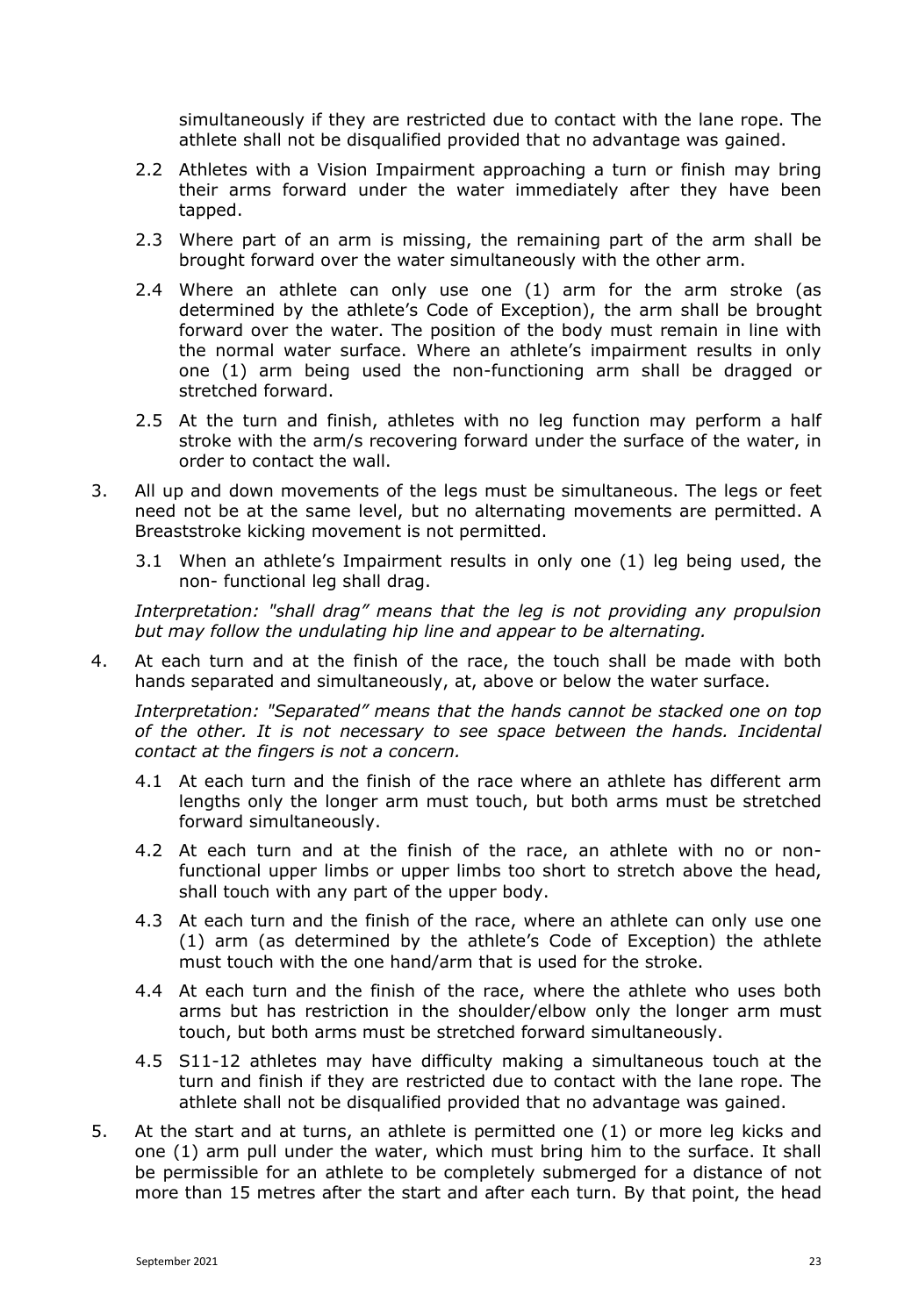must have broken the surface. The athlete must remain on the surface until the next turn or finish.

## **Medley Swimming**

- 1. In Individual Medley events, the athlete covers the four (4) swimming strokes in the following order: Butterfly, Backstroke, Breaststroke and Freestyle. Each of the strokes must be used for one quarter (¼) of the total distance.
	- 1.1 In the 150 metre and 75 metre individual medley events, the athlete covers three (3) swimming strokes in the following order: Backstroke, Breaststroke and Freestyle. Each of the strokes must cover one third (1/3) of the total distance.
	- 1.2 In Medley Relay events, athletes will cover the four (4) swimming strokes in the following order: Backstroke, Breaststroke, Butterfly and Freestyle. Each of the strokes must be used for one quarter (¼) of the total distance.
	- 1.3 In Freestyle the athlete must remain on his breast except when executing a turn. After executing a turn, the athlete must return to his breast before executing any kick or stroke.

*Interpretation: The normal position on the breast can include a roll movement of the body up to, but not including ninety (90) degrees from horizontal. The position of the head is not relevant.*

2. Each section must be finished in accordance with the rules which apply to the stroke concerned.

## **Relays**

- 1. For each Relay event, each NPC may enter only one (1) team. All athletes entered as per the applicable Classification system for the Competition take part in the relevant Relay event.
- 2. All members of any one (1) relay team must be of the same sport nationality.
- 3. The composition of a Relay team may be changed between heats and finals of an event. When heats are swum, medals shall be awarded to all those athletes who swam in the heats and/or the final event (i.e. maximum all 8 swimmers).
- 4. The names of the athletes, their respective Sport Classes and the order in which they are to swim must be submitted on the World Para Swimming Relay declaration form, a minimum of one (1) hour before the start of the session in which the event is to take place. Failure to do so will result in the team being withdrawn from the event and the NPC being penalised with a fee of fifty Euros  $(650)$ . The team will not be permitted to swim in that event.
- 5. The names must be listed in their order of competing and the athletes in Medley Relay events must be listed for their respective strokes.

5.1 Failure to swim in the order listed will result in disqualification.

- 6. Substitutions may be made only in the case of a medical withdrawal made in accordance with Regulation 6.3. If a medical withdrawal is accepted, a new World Para Swimming Relay declaration form must be submitted.
- 7. Relay teams are based on a point score. The Sport Class of an individual athlete is worth the actual number value (i.e. Sport Class S6 is worth six (6) points;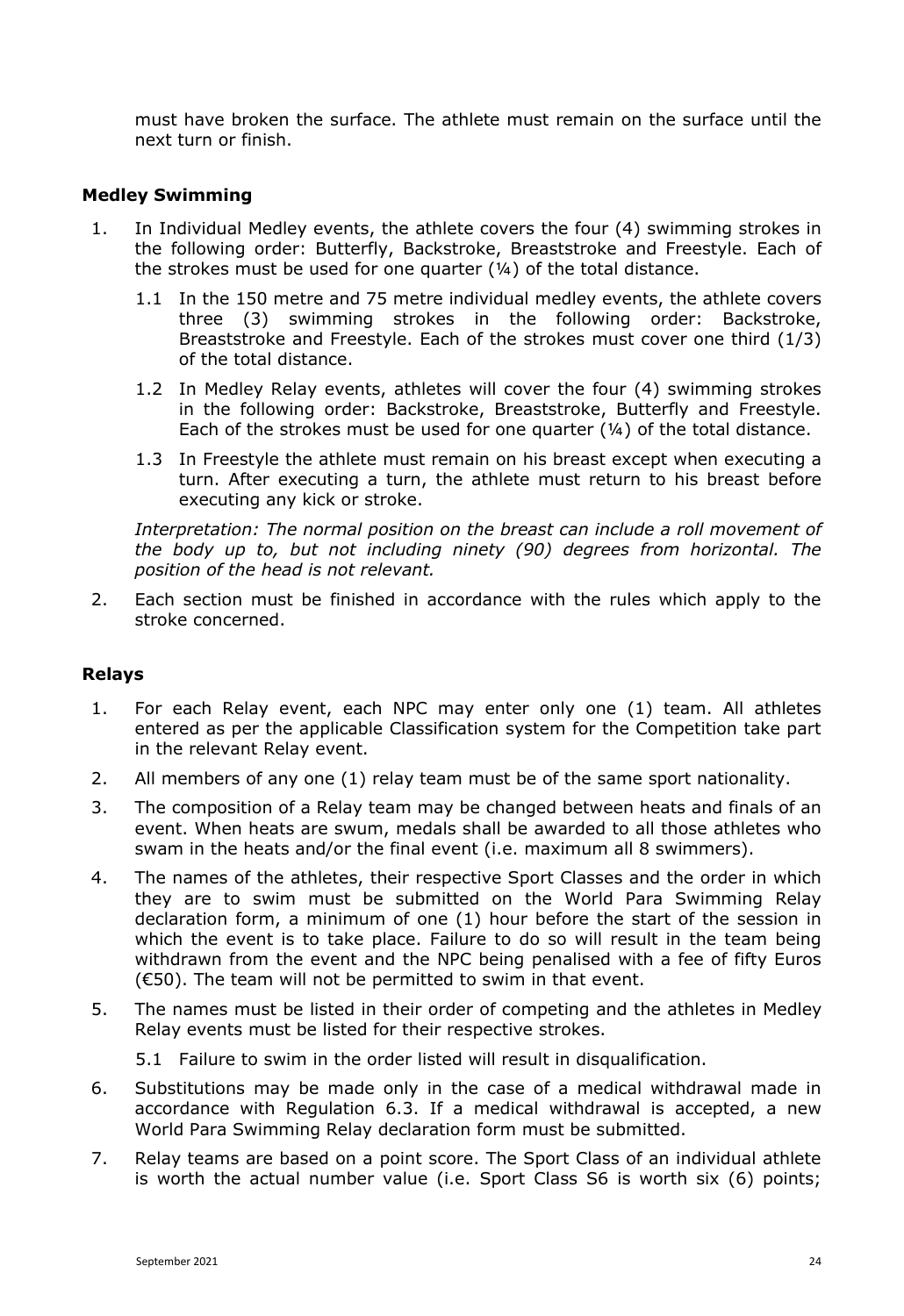Sport Class SB12 is worth twelve (12) points, etc.).

- 8. For Vision Impaired Relays (49 point relays) relay teams must include at least one (1) S/SB 11 athlete. The remaining three (3) athletes may be any Sport Class between S/SB 11-13.
- 9. There shall be four (4) athletes in each Relay team. Mixed Relays may be swum. Mixed Relays must consist of two (2) men and two (2) women. Split times achieved in these events cannot be used for records and/or entry purposes.
- 10. In Relay events, the team of an athlete whose feet/part of the body loses contact with the starting platform before the preceding team member touches the wall shall be disqualified.
	- 10.1 In a Relay event an athlete may commence in the water. The athlete may not lose contact with the starting place until such time as the preceding team member touches the wall otherwise the athlete shall be disqualified.
- 11. Any Relay team shall be disqualified from an event if a team member, other than the athlete designated to swim that length, enters the water when the race is being conducted, before all athletes of all teams have finished the race.
	- 11.1 An athlete, in a Relay event, who is to commence with a water start, may enter the water only when the preceding take off at the same end has been executed.
- 12. The Tapper is able to convey to the athlete the relay changeovers and convey the position/place of the relay. An extra Tapper may be required, one for tapping the athlete completing the leg of the relay and one Tapper for conveying the changeover. No coaching is permitted.
- 13. In Relay events each Inspector of Turns at the starting end shall determine, whether the starting athlete is in contact with the starting platform when the preceding athlete touches the starting wall. When AOE, (which judges relay take-offs) is available, it shall be used in accordance with Rule  $10.10$ .
- 14. Any athlete having completed his leg in a relay event must exit the pool as soon as possible without obstructing any other athlete(s) who has not yet finished his leg.
	- 14.1 S/SB1-5 athletes may remain in their lanes until the last athlete of each team has completed the race. An athlete remaining in the water shall position himself away from the end of the pool, close to the lane rope but shall not obstruct any other athlete in another lane.

## **The Race**

- 1. All individual races must be held as separate gender events.
- 2. An athlete swimming over the course alone shall cover the whole distance to qualify.
- 3. An athlete must remain and finish the race in the same lane in which they started.
	- 3.1 If an athlete with a Vision Impairment, who has a Tapper for that event, surfaces in a lane not in use, the athlete shall be permitted to complete the race in that lane.
	- 3.2 If an athlete with a Vision Impairment surfaces in a lane that is in use, it is preferable for the athlete to return to the correct lane. The Tapper may give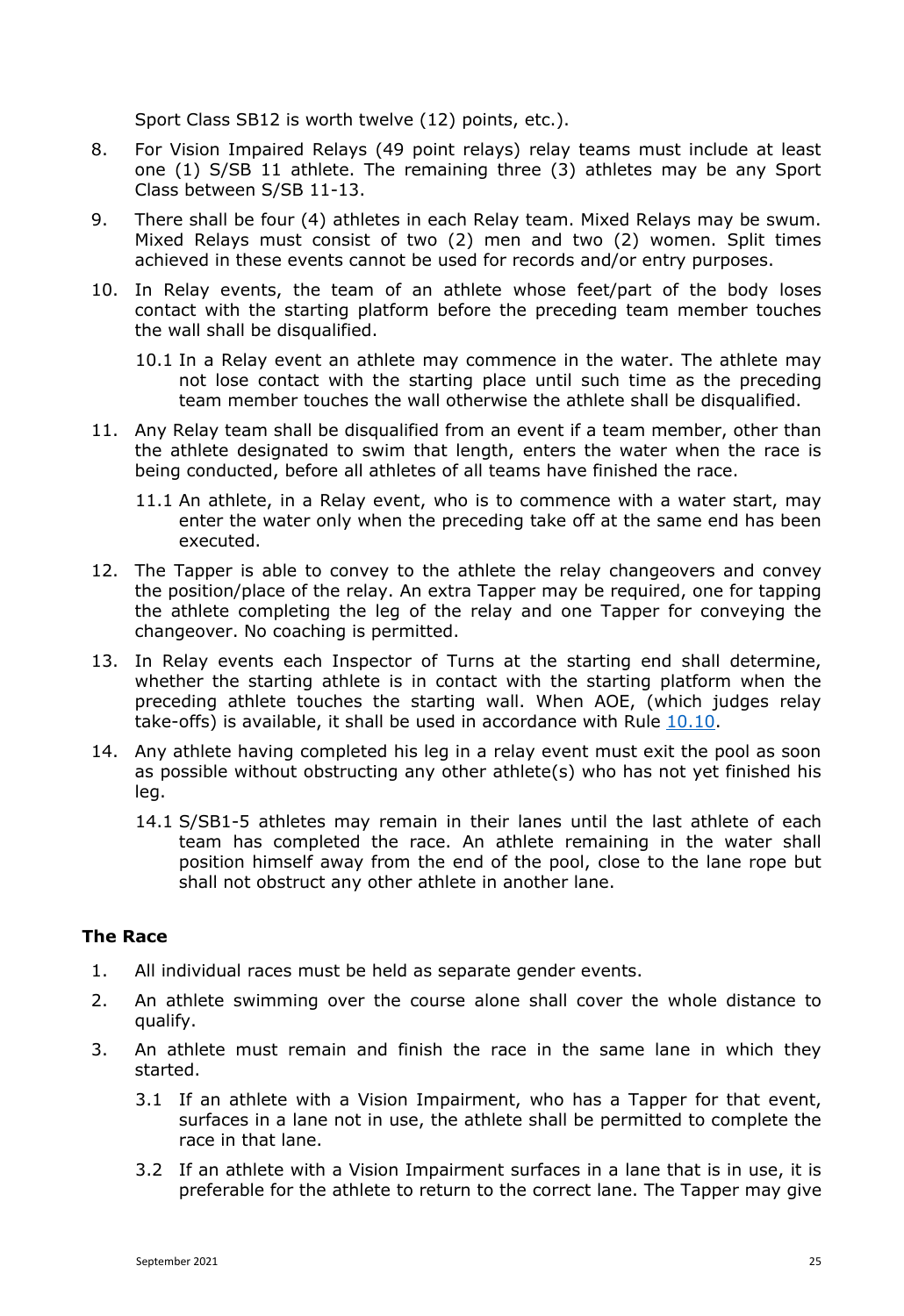verbal instructions, but only after clearly identifying the athlete by name to prevent distraction or interference to other athletes. If the athlete finishes the race in an occupied lane, without a foul, his result will be valid.

| Athlete with a Tapper       | 11.8.3.1 | Surfaces in an empty<br>lane                                                                                 | No DSQ       |
|-----------------------------|----------|--------------------------------------------------------------------------------------------------------------|--------------|
|                             | 11.8.3.2 | Surfaces in a lane in<br>use, should try to get<br>back, but will not be<br>penalised if unable to<br>do so. | No DSQ       |
|                             |          | Surfaces in a lane in<br>use, fouls the other<br>athlete.                                                    | See 11.8.7.1 |
| Athlete without a<br>Tapper | 11.8.3   | Completes swim in their No DSQ<br>own lane                                                                   |              |
|                             | 11.8.3   | Surfaces in another lane DSQ                                                                                 |              |

*Interpretation: This table assist to clarify Rules 11.8.3, 11.8.3.1 and 11.8.3.2*

- 6. In all events an athlete, when turning, shall make physical contact with the end of the pool or course. The turn must be made from the wall and it is not permitted to take a stride or step from the bottom of the pool.
- 7. Pulling on the lane rope is not allowed.
- 8. Obstructing another athlete by swimming across another lane or otherwise interfering shall disqualify the offender. Should the foul be intentional, the Referee shall report the matter to the host country NPC, to World Para Swimming and to the NPC of the athlete so offending.
- 9. Should a foul jeopardise the chance of success of an athlete, the Referee shall have the power to allow him to compete in the next heat or, should the foul occur in a final event or in the last heat, the Referee may order it to be re-swum.
	- 9.1 For athletes with Vision Impairment, should an accidental foul occur during a race, caused by an athlete either surfacing after the start or turn, in a lane that is in use by another athlete, or by swimming too close to the lane rope, etc., the Referee shall have the power to allow one (1) or all athletes to re-swim the event. If the foul occurs in a final, the Referee may order the final to be re-swum.
- 10. S11, SB11 and SM11 athletes with the exception of those with prosthetics in both eyes shall be required to wear opaque (blackened in) goggles for Competition. S11, SB11 and SM11 athletes whose facial structure will not support goggles shall be required to cover the eyes with an opaque covering. The goggles of the S11, SB11 and SM11 athletes shall be checked at the finish of the relevant event.

10.1 In the event that the goggles accidentally fall off during the dive or break